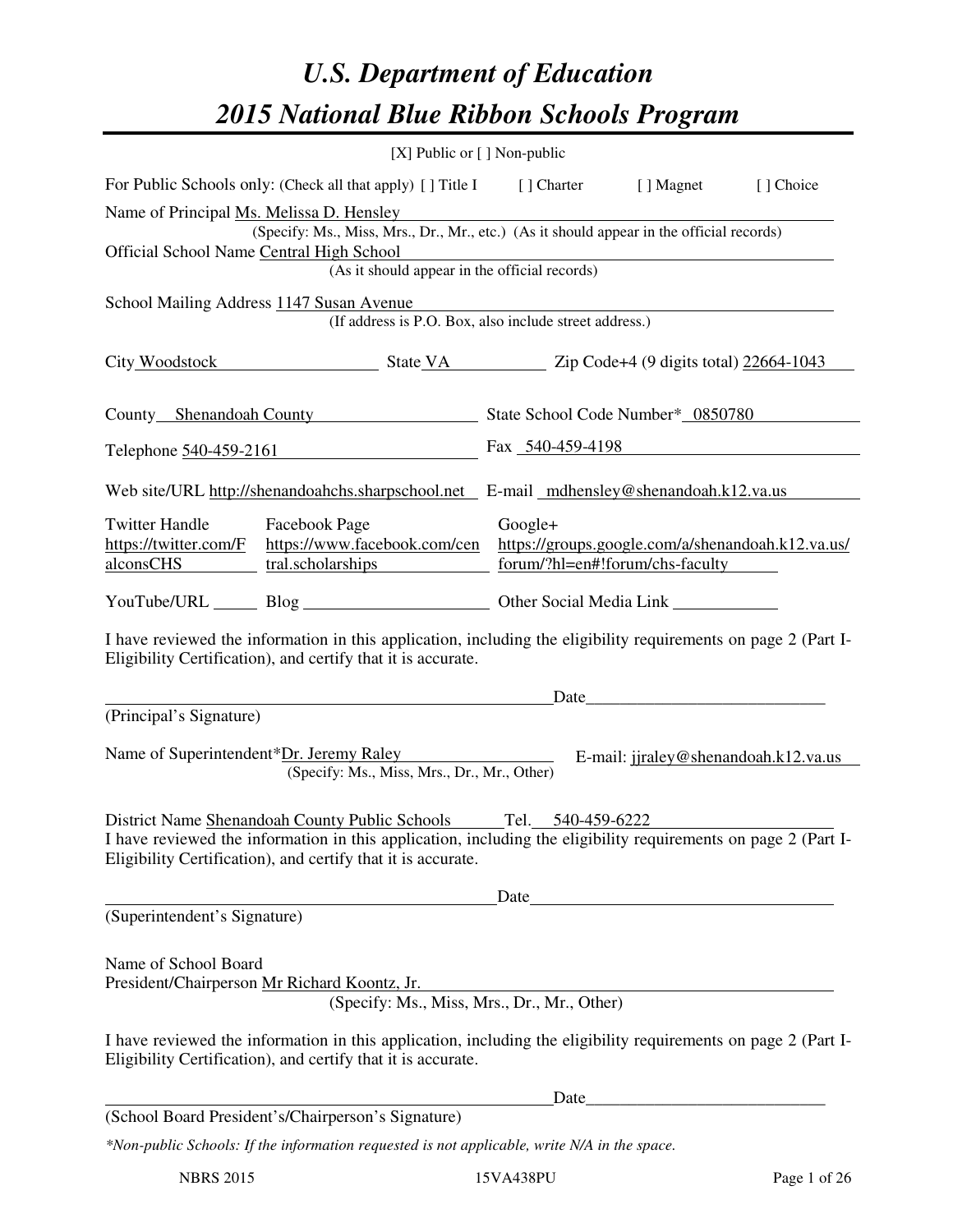## **Include this page in the school's application as page 2.**

The signatures on the first page of this application (cover page) certify that each of the statements below, concerning the school's eligibility and compliance with U.S. Department of Education and National Blue Ribbon Schools requirements, are true and correct.

- 1. The school configuration includes one or more of grades K-12. (Schools on the same campus with one principal, even a K-12 school, must apply as an entire school.)
- 2. The school has made its Annual Measurable Objectives (AMOs) or Adequate Yearly Progress (AYP) each year for the past two years and has not been identified by the state as "persistently dangerous" within the last two years.
- 3. To meet final eligibility, a public school must meet the state's AMOs or AYP requirements in the 2014-2015 school year and be certified by the state representative. Any status appeals must be resolved at least two weeks before the awards ceremony for the school to receive the award.
- 4. If the school includes grades 7 or higher, the school must have foreign language as a part of its curriculum.
- 5. The school has been in existence for five full years, that is, from at least September 2009 and each tested grade must have been part of the school for the past three years.
- 6. The nominated school has not received the National Blue Ribbon Schools award in the past five years: 2010, 2011, 2012, 2013, or 2014.
- 7. The nominated school has no history of testing irregularities, nor have charges of irregularities been brought against the school at the time of nomination. The U.S. Department of Education reserves the right to disqualify a school's application and/or rescind a school's award if irregularities are later discovered and proven by the state.
- 8. The nominated school or district is not refusing Office of Civil Rights (OCR) access to information necessary to investigate a civil rights complaint or to conduct a district-wide compliance review.
- 9. The OCR has not issued a violation letter of findings to the school district concluding that the nominated school or the district as a whole has violated one or more of the civil rights statutes. A violation letter of findings will not be considered outstanding if OCR has accepted a corrective action plan from the district to remedy the violation.
- 10. The U.S. Department of Justice does not have a pending suit alleging that the nominated school or the school district as a whole has violated one or more of the civil rights statutes or the Constitution's equal protection clause.
- 11. There are no findings of violations of the Individuals with Disabilities Education Act in a U.S. Department of Education monitoring report that apply to the school or school district in question; or if there are such findings, the state or district has corrected, or agreed to correct, the findings.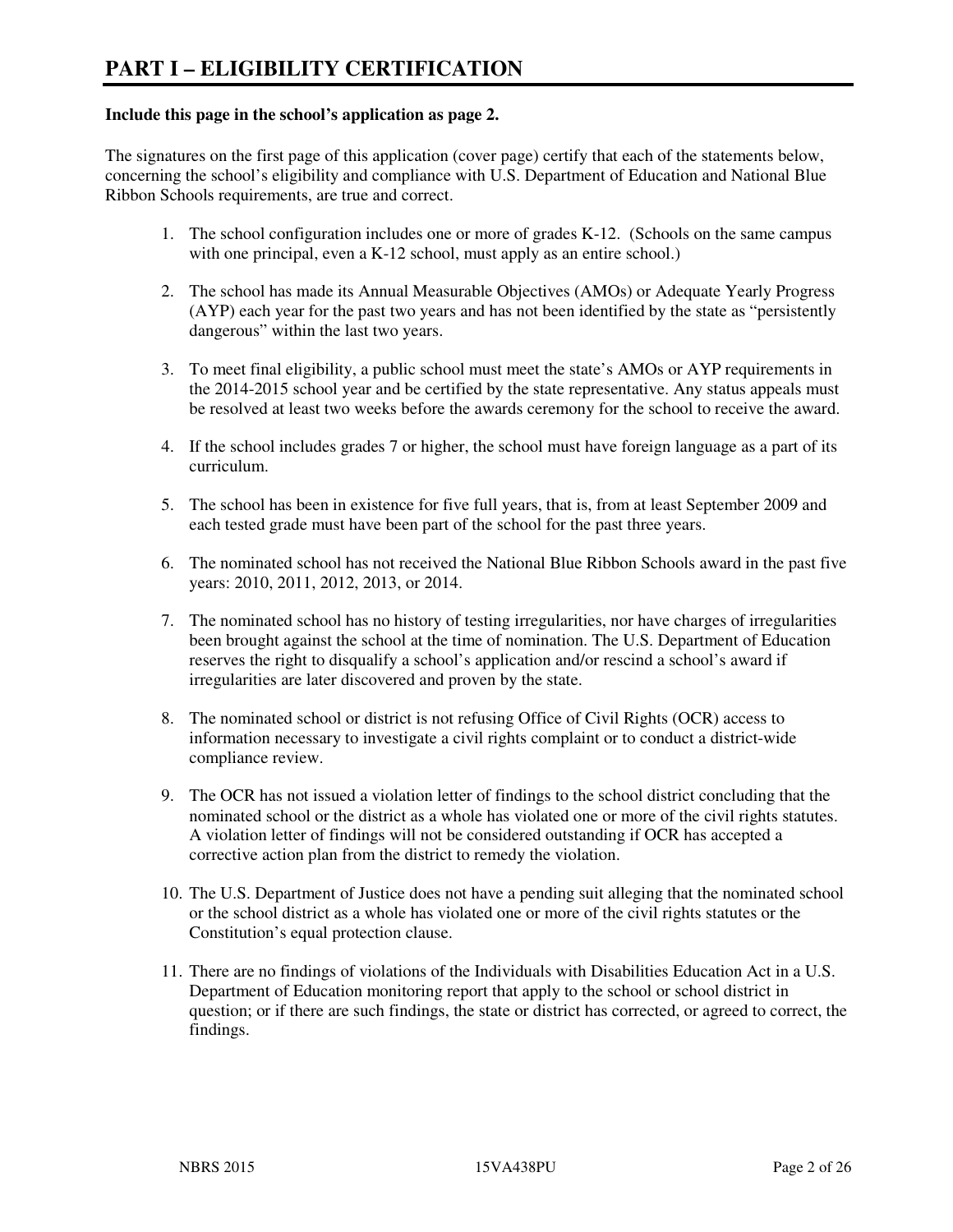# **PART II - DEMOGRAPHIC DATA**

#### **All data are the most recent year available.**

**DISTRICT** (Question 1 is not applicable to non-public schools)

| -1. | Number of schools in the district<br>(per district designation): | $\frac{3}{2}$ Elementary schools (includes K-8)<br>3 Middle/Junior high schools |
|-----|------------------------------------------------------------------|---------------------------------------------------------------------------------|
|     |                                                                  | 4 High schools                                                                  |
|     |                                                                  | $0 K-12$ schools                                                                |

10 TOTAL

**SCHOOL** (To be completed by all schools)

- 2. Category that best describes the area where the school is located:
	- [ ] Urban or large central city [ ] Suburban with characteristics typical of an urban area [ ] Suburban [X] Small city or town in a rural area [ ] Rural
- 3. 3 Number of years the principal has been in her/his position at this school.
- 4. Number of students as of October 1 enrolled at each grade level or its equivalent in applying school:

| Grade                           | # of         | # of Females | <b>Grade Total</b> |
|---------------------------------|--------------|--------------|--------------------|
|                                 | <b>Males</b> |              |                    |
| <b>PreK</b>                     | 0            | 0            | $\theta$           |
| K                               | 0            | 0            | $\theta$           |
| 1                               | 0            | 0            | 0                  |
| $\boldsymbol{2}$                | 0            | 0            | 0                  |
| 3                               | 0            | 0            | 0                  |
| 4                               | 0            | 0            | 0                  |
| 5                               | 0            | 0            | $\theta$           |
| 6                               | 0            | 0            | 0                  |
| 7                               | 0            | 0            | $\Omega$           |
| 8                               | 0            | 0            | 0                  |
| 9                               | 111          | 92           | 203                |
| 10                              | 90           | 94           | 184                |
| 11                              | 109          | 88           | 197                |
| 12                              | 103          | 102          | 205                |
| <b>Total</b><br><b>Students</b> | 413          | 376          | 789                |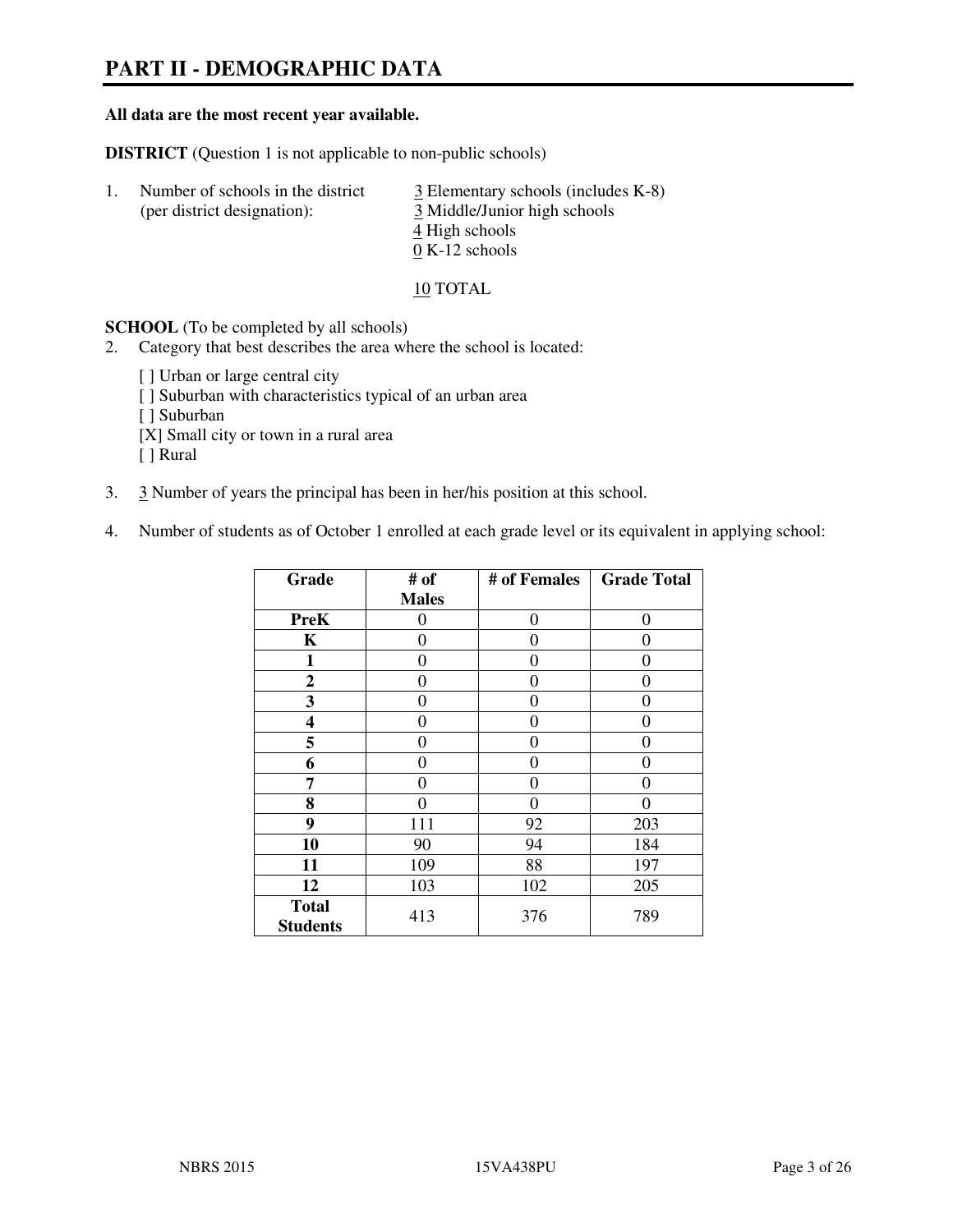the school: 1 % Asian

5. Racial/ethnic composition of  $1\%$  American Indian or Alaska Native 2 % Black or African American 12 % Hispanic or Latino 0 % Native Hawaiian or Other Pacific Islander 82 % White 2 % Two or more races **100 % Total** 

(Only these seven standard categories should be used to report the racial/ethnic composition of your school. The Final Guidance on Maintaining, Collecting, and Reporting Racial and Ethnic Data to the U.S. Department of Education published in the October 19, 2007 *Federal Register* provides definitions for each of the seven categories.)

6. Student turnover, or mobility rate, during the 2013 - 2014 year: 12%

This rate should be calculated using the grid below. The answer to (6) is the mobility rate.

| <b>Steps For Determining Mobility Rate</b>    | Answer |
|-----------------------------------------------|--------|
| $(1)$ Number of students who transferred to   |        |
| the school after October 1, 2013 until the    | 54     |
| end of the school year                        |        |
| (2) Number of students who transferred        |        |
| from the school after October 1, 2013 until   | 41     |
| the end of the school year                    |        |
| (3) Total of all transferred students [sum of | 95     |
| rows $(1)$ and $(2)$ ]                        |        |
| (4) Total number of students in the school as | 776    |
| of October 1                                  |        |
| $(5)$ Total transferred students in row $(3)$ | 0.122  |
| divided by total students in row (4)          |        |
| $(6)$ Amount in row $(5)$ multiplied by 100   | 12     |

# 7. English Language Learners (ELL) in the school: 4 %

33 Total number ELL

Number of non-English languages represented: 3 Specify non-English languages: Spanish, French, Tigrigna

8. Students eligible for free/reduced-priced meals:  $34\%$ Total number students who qualify: 265

# **Information for Public Schools Only - Data Provided by the State**

The state has reported that 45 % of the students enrolled in this school are from low income or disadvantaged families based on the following subgroup(s): Students eligible for free/reduced-priced meals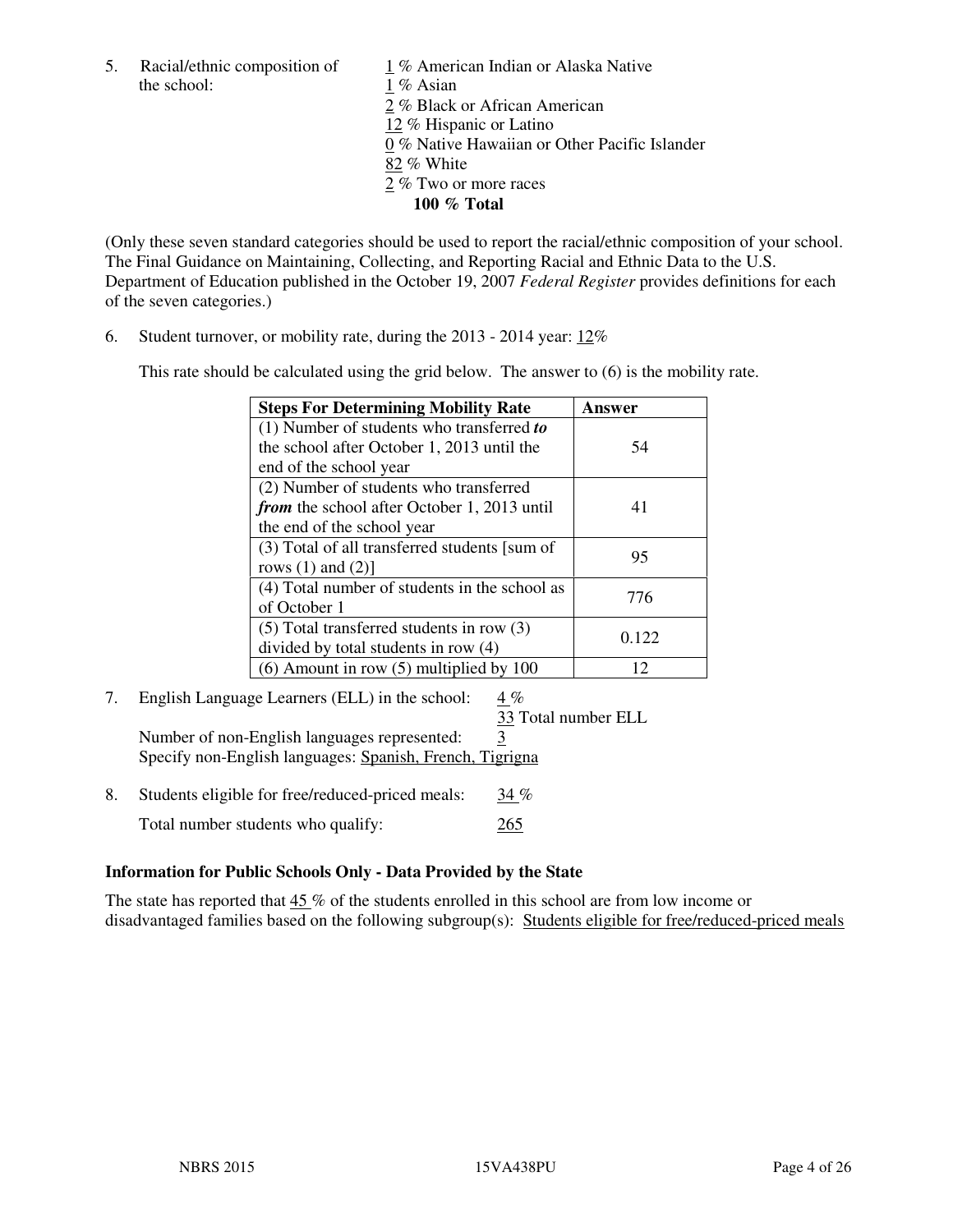9. Students receiving special education services:  $18\%$ 

138 Total number of students served

Indicate below the number of students with disabilities according to conditions designated in the Individuals with Disabilities Education Act. Do not add additional categories.

| 14 Autism               | 0 Orthopedic Impairment                 |
|-------------------------|-----------------------------------------|
| 0 Deafness              | 14 Other Health Impaired                |
| 0 Deaf-Blindness        | 55 Specific Learning Disability         |
| 4 Emotional Disturbance | $1$ Speech or Language Impairment       |
| 0 Hearing Impairment    | 1 Traumatic Brain Injury                |
| 23 Mental Retardation   | 1 Visual Impairment Including Blindness |
| 4 Multiple Disabilities | 0 Developmentally Delayed               |
|                         |                                         |

10. Use Full-Time Equivalents (FTEs), rounded to nearest whole numeral, to indicate the number of personnel in each of the categories below:

|                                       | <b>Number of Staff</b> |
|---------------------------------------|------------------------|
| Administrators                        | 3                      |
| Classroom teachers                    | 53                     |
| Resource teachers/specialists         |                        |
| e.g., reading, math, science, special | 11                     |
| education, enrichment, technology,    |                        |
| art, music, physical education, etc.  |                        |
| Paraprofessionals                     | 16                     |
| Student support personnel             |                        |
| e.g., guidance counselors, behavior   |                        |
| interventionists, mental/physical     |                        |
| health service providers,             | 8                      |
| psychologists, family engagement      |                        |
| liaisons, career/college attainment   |                        |
| coaches, etc.                         |                        |
|                                       |                        |

11. Average student-classroom teacher ratio, that is, the number of students in the school divided by the FTE of classroom teachers, e.g.,  $22:1$  15:1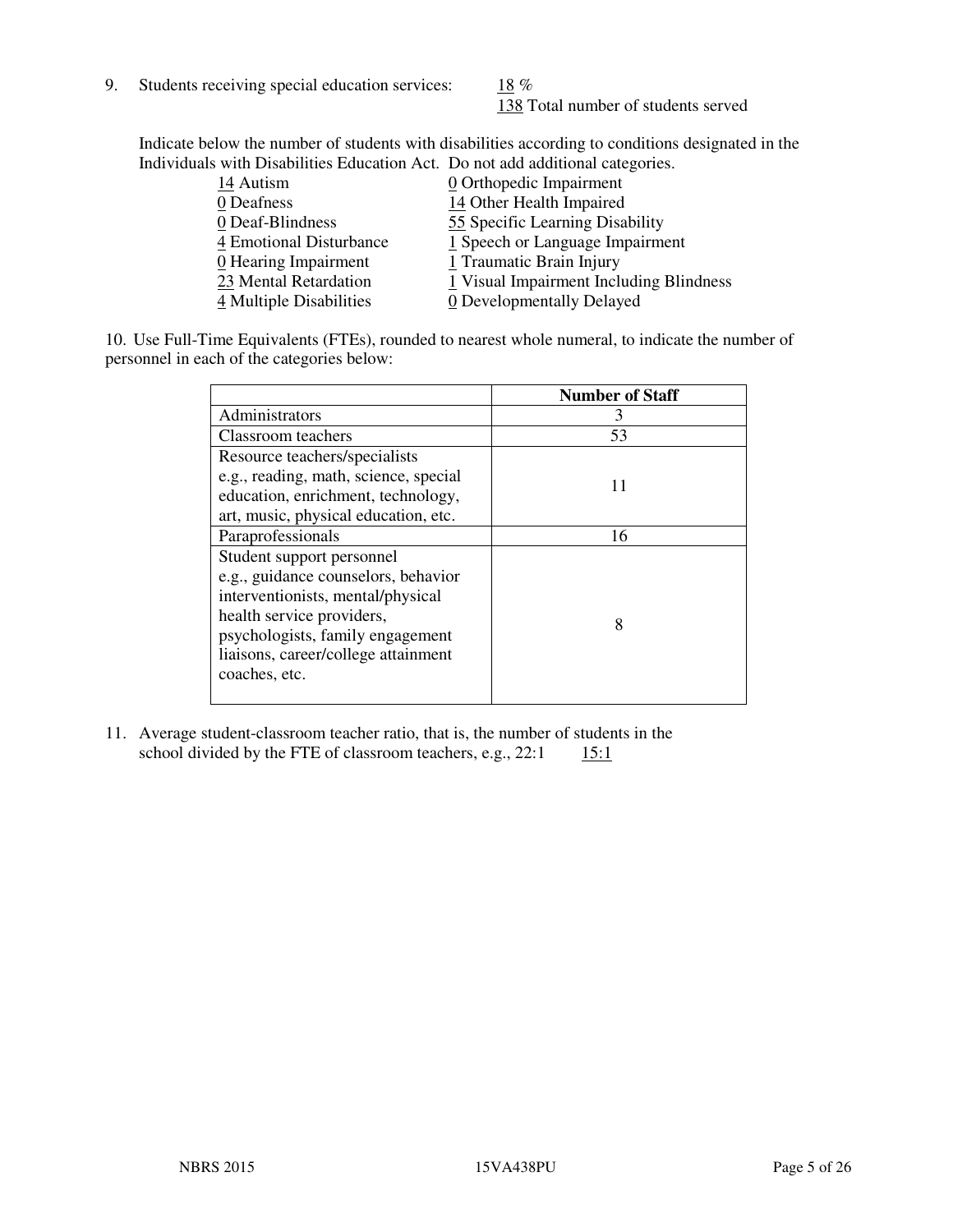12. Show daily student attendance rates. Only high schools need to supply yearly graduation rates.

| <b>Required Information</b> | 2013-2014 | 2012-2013 | 2011-2012 | 2010-2011 | 2009-2010 |
|-----------------------------|-----------|-----------|-----------|-----------|-----------|
| Daily student attendance    | 95%       | 95%       | 95%       | 94%       | 94%       |
| High school graduation rate | 96%       | 97 $\%$   | 93%       | 89%       | 91%       |

#### 13. **For schools ending in grade 12 (high schools)**

Show percentages to indicate the post-secondary status of students who graduated in Spring 2014

| <b>Post-Secondary Status</b>                  |                 |
|-----------------------------------------------|-----------------|
| Graduating class size                         | 203             |
| Enrolled in a 4-year college or university    | 24%             |
| Enrolled in a community college               | 52%             |
| Enrolled in career/technical training program | 5%              |
| Found employment                              | 10%             |
| Joined the military or other public service   | 8%              |
| Other                                         | 10 <sub>c</sub> |

14. Indicate whether your school has previously received a National Blue Ribbon Schools award. Yes No X

If yes, select the year in which your school received the award.

15. Please summarize your school mission in 25 words or less: Central High School is committed to a tradition of academic excellence, a culture of collaboration, and a vision of global impact.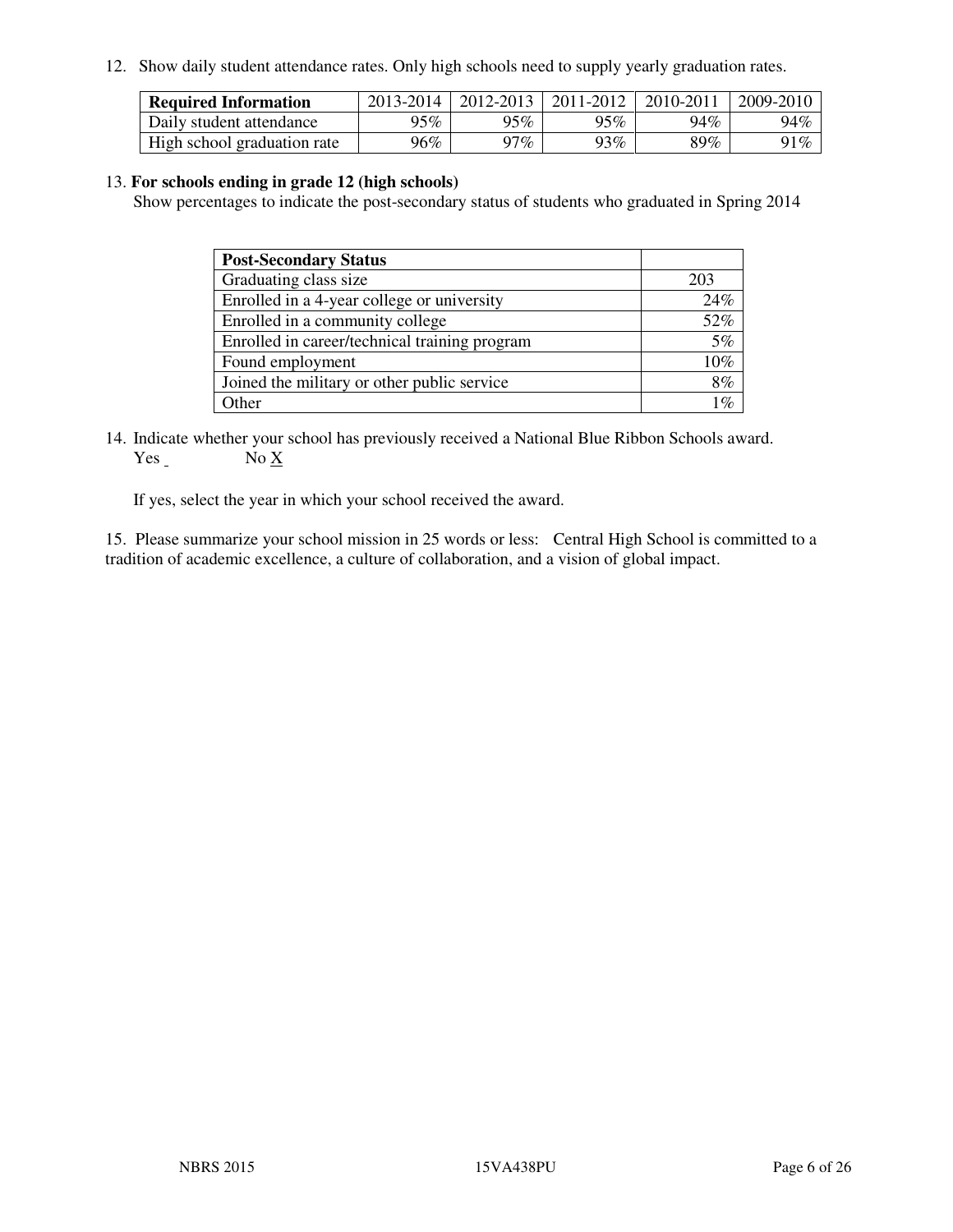# **PART III – SUMMARY**

Central High School (CHS) opened its doors in 1959 as a result of a consolidation of two small secondary schools in Woodstock and Edinburg, Virginia. The school received renovations in 2005, 2011 and in the summer of 2014 to meet the changing educational and community needs. CHS is a rural school located in the County Seat of Woodstock, Virginia, which is the home of Shenandoah Memorial Hospital and Shenandoah County Government Offices. It is surrounded by an array of small communities with rich agricultural, historical, recreational, faith and community based activities and services. The community consists of farmers, businessmen/women, factory and production workers, and Washington, DC commuters. In addition, there is a sizable pocket of professionals including doctors, lawyers and educators. In 2013, the US Census Bureau State and County Quick Facts report stated that 42,684 residents reside in Shenandoah County with 5.6% under the age of five, 21.4% under the age of 18 and 19.9% are age 65 and above. Though not as diverse as other regions of Virginia or the country, the diversity of Shenandoah County is increasing and currently is 91.3% white, 2.2% black and 6.5% Hispanic. The educational level of residents age twenty-five and above shows 84.6% hold a high school diploma and that 19.8% hold a bachelor's degree or higher. The average household income in Shenandoah County is \$25,134 with a median income of \$49,625 placing 11.79% of the population below poverty level.

Central High School is the largest of three high schools served by the Shenandoah County Public School system and is home to approximately 785 students in grades nine through twelve and a post-secondary program for high school graduates with disabilities. The ninety-one members of the faculty and staff, students and educational community are proud of the average 96.5% graduation rate obtained over the past two years. The demographics of the school are reflective of the community in which it is situated with a predominately white population highlighted by a growing Hispanic population. Factors impacting the instructional programming of the school include the 34% of students receiving free/reduced lunch, 18% of students receiving special education services and the 4% of students receiving English Language Learner (ELL) services. Programs designed to address the needs of these students include but are not limited to: the addition of the newcomer program, a summer language acquisition program, foundational skill development courses in English and math, summer academic academies, credit recovery programs, and summer transition programs for students with disabilities as well as general education students. In addition, all faculty are trained in the use of research based instructional strategies to enhance the instructional delivery and learning process. Data shows that despite the increasing levels of students receiving free/reduced lunch, ELL services and/or special education services the academic programming continues to be successful as a result of the faculty's implementation of research based instructional strategies as is evidenced by our graduation rate of 96% as well the fact that 81% of our students attend a two or four year college or trade school upon graduation and another 8% enter the military. Of the remaining 11%, ten percent enter the work force and one percent seek other options based on individual needs.

In summary, in July 2012 a new administrative team took over the reins of CHS and worked collaboratively with faculty and staff to instill an inclusive philosophy that is grounded in the philosophical belief that student needs are placed at the forefront of all decisions. As such it is our belief that all students can and will learn when provided with a multi-tiered educational, social, and emotional support system where students are held accountable for reaching their potential within an educational framework designed to meet their unique needs and interests. Under the new administration CHS transformed into an inclusive collaborative teaching culture where students became a part of the instructional process as the faculty and staff transitions from being the holder of knowledge to being facilitators of the learning process to assist students in an inquiry based educational environment. This collaborative learning environment creates a stimulating atmosphere that contributes to a high level of performance and achievement through a challenging yet appropriate educational curriculum and instructional program that includes general educational courses, Advanced Placement courses, dual enrollment course offerings and specialized programming courses. Every member of the school community is respected and valued for the unique and diverse skills and character traits they bring to our community. Members of the educational community are valued, recognized and celebrated for their vast array of achievements. The faculty, staff and student population have taken ownership of the philosophy held by the school's administrative team and are thriving in the collaborative atmosphere designed to prepare students for college and career opportunities in an increasingly global society.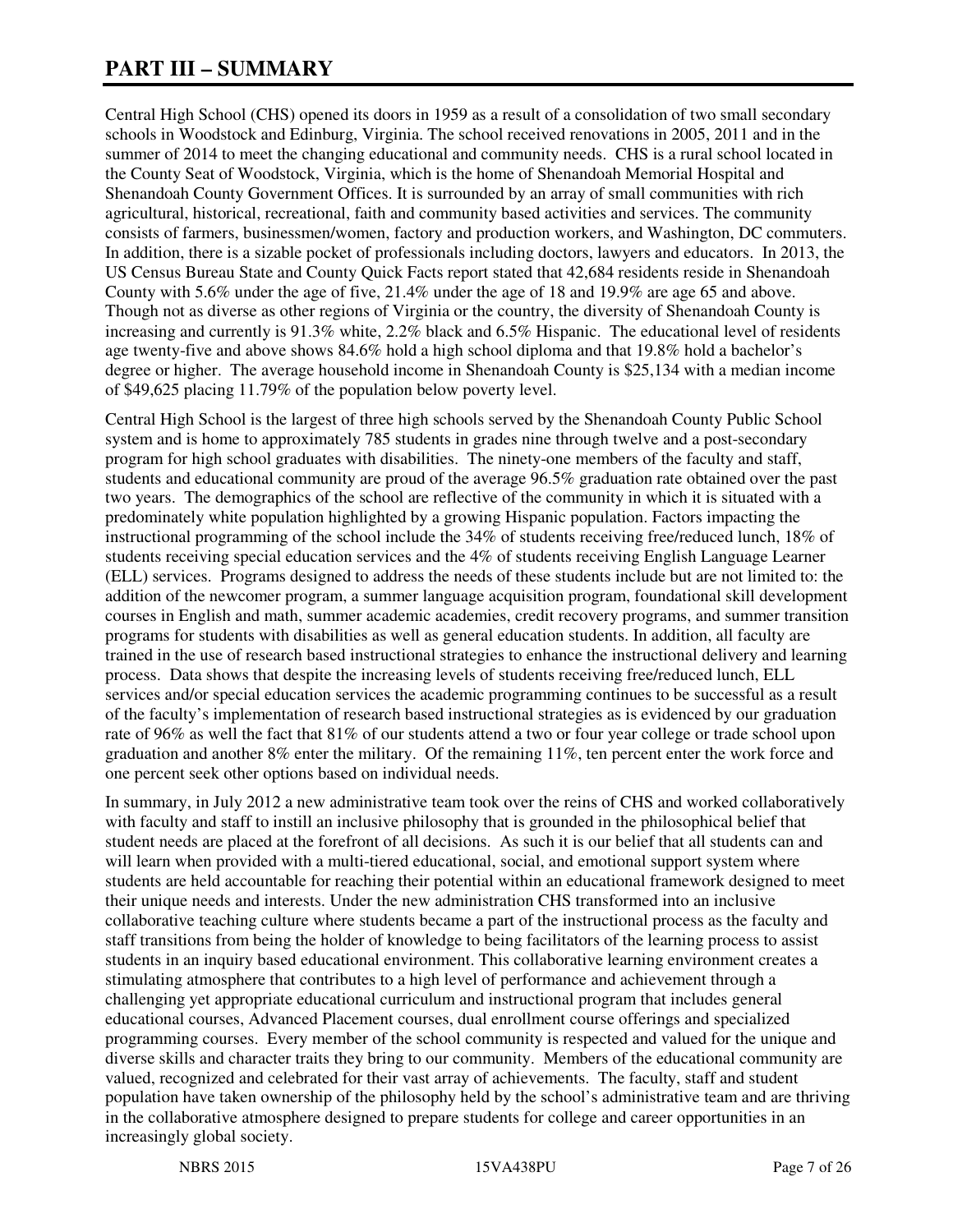# **1. Core Curriculum:**

Central High School's academic achievement is rooted in the ability of the faculty to design and implement an instructional program that adheres to the Virginia Standards of Learning (VASOL) while using data to identify the strengths and areas of growth for students within each content area. Recently, the faculty has shifted from a predominately lecture style instructional delivery model to strategies that embrace the higher levels of Bloom's Taxonomy while promoting student, faculty and staff collaboration; communication; problem solving; critical thinking; creativity and perseverance. Student academic progress, achievement and growth are monitored through ongoing reviews of statewide testing data and local benchmark assessments. The focus within core curriculum classes has shifted from teaching to the test to teaching for understanding and universal application in an environment where students are encouraged to think critically and to challenge the status quo through research and inquiry.

Science courses include opportunities for Advanced Placement (AP), dual enrollment (DE), research study through James Madison University and participation in the Regional Environmental Sciences Governor School. Science courses follow curriculum standards through the implementation of a hands-on, real- world application teaching models highlighted through laboratory experiences requiring creative and critical thinking to solve real-world issues. Students are challenged to develop scientific solutions justified through the application of applied research to these challenging scenarios. Instructional models utilized include the 5 E instructional model and flipped classroom instructional model which have shifted instruction from an instructor focused delivery model to a student centered learning model that infuses a variety of technologically enhanced learning experiences. As a testament to its ability to make real-world connections, the science department is a six time recipient of the Virginia Naturally Award for its focus on programs such as the installation of a wind turbine, rain garden and extensive recycling program.

English courses include opportunities for AP, DE, Regional Environmental Science Governor School, FUSION remedial reading courses and a variety of English electives. Courses offer a comprehensive and robust program of studies in English language, writing, reading, and literature. The program continues to develop students' writing and analysis skills and provides a survey of American, British and world literature while offering students opportunities to improve their communication and media literacy skills through elective courses in creative writing, drama, photojournalism, and public speaking. A focus is on developing learning activities that encourage students to communicate in authentic texts through the creation of collaborative learning opportunities that require research and project based performances. Students are required to critically analyze language and media in order to utilize critical thinking skills to make informed decisions. Through the study of literature students are confronted with cultural exposure that challenges their personal beliefs by providing multiple perspectives and ideas that must be considered in persuasive argument. The department has developed the REVOLVE writing process to align best practices for improving the horizontal and vertical alignment of the writing instructional process.

The math department offers AP and DE courses as well as basic classes. The primary goal of the faculty is to ensure that students are able to apply mathematical concepts to non-routine, real-world situations. Instructional practices focus on developing students' ability to solve problems, understand the meanings of operations and how they relate to each other; compute fluently and make reasonable estimates; develop algebraic thinking; use correct mathematical vocabulary with precision; become critical thinkers; understanding numbers, ways of representing numbers, relationships between numbers, and number systems, multiple representations, and reasoning and proof (National Council of Teachers of Mathematics). Strategies to enhance student learning include the use of "spirals" to emphasize the progression of mathematical skills, a foundations of algebra course coupled with Algebra I Part I for struggling math students, incorporation of scholastic basic math skills, students being looped with the same teacher for basic math courses and the use of KEVA planks to model and examine engineering concepts and encourage inquiry based learning and extension labs.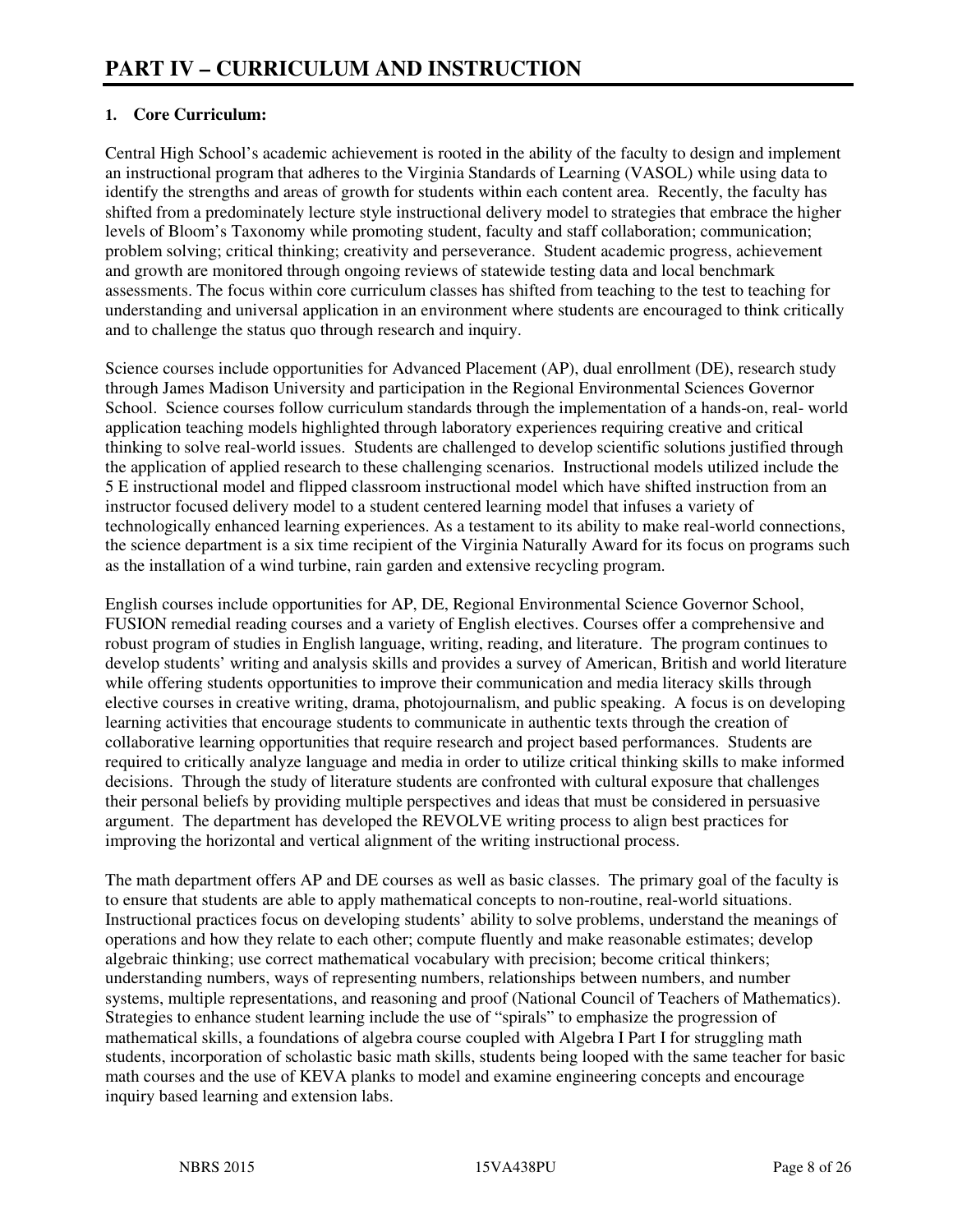The social studies department offers AP and DE courses while offering a comprehensive program of instruction in the areas of history, geography, economics, world cultures, sociology, government, and psychology. The program strives to develop student awareness of, and appreciation for, these content areas, and to consistently improve students' social science skills and critical thinking abilities to enable them to become active, involved, competent and thoughtful citizens of Virginia, the United States and the world. The faculty takes history beyond the facts by teaching students how to use historical analysis to examine issues behind historical events. Faculty routinely utilize conceptual and compare-contrast instructional planning coupled with engaging, student-centered teaching methods to enhance and develop curriculum work through the utilization of 21st Century Skills including critical thinking, collaborative work, and global awareness.

College and career readiness initiatives are enhanced via the workplace readiness assessments. Career exploration is afforded through mentorships, cooperative job placements and professional job shadowing opportunities. Multiple career and college fairs are hosted at CHS along with community and business guest speakers and career exploration within each of the core content courses. Students are provided opportunities to enroll in dual enrollment and Advanced Placement courses to prepare for college. The academic program promotes higher order thinking, teamwork, collaboration and the development of inquiry and intellectual openness. All students leaving CHS have a blueprint in place for college and career success.

## **2. Other Curriculum Areas:**

Central High School offers a variety of courses in the areas of fine arts, physical education, agriculture, career and technical education, and world language. Courses are offered on a daily basis and serve as elective courses for students seeking industry credentials or sequential electives to meet graduation requirements.

World language courses are elective courses and include Spanish and French and are offered to students in grades nine through twelve. Students also have access, through Virtual Virginia, to other world languages such as Chinese and Arabic. The world language department utilizes a globally connected language acquisition lab to help develop the skills and experiences for students in order to have a broad understanding of the world, proficiency in other languages, and knowledge and appreciation of other cultures.

Career and Technical Education (CTE) Programs include: agriculture, business and information technology, health and medical sciences, marketing, technology education, family and consumer sciences and trade and industrial education. Courses are offered to students in grades nine through twelve. CTE courses are characterized by the use of project based learning opportunities and the utilization of STEM teaching strategies including laboratory experiences requiring students to use critical thinking skills to develop solutions to a variety of scientifically based inquiries. The business department offers students in grades eleven and twelve the opportunity to participate in a financial literacy course offered online through Virtual Virginia. At the successful conclusion of the course, which is a graduation requirement, students complete the WISE financial literacy exam. The early childhood education class provides hands on experiences though a student run "preschool" program. CTE programs offered at the division's career and technical school include: electricity, auto technology, health sciences, collision repair, masonry, carpentry, cosmetology and culinary arts. Each of these programs are two year programs through which students obtain a technical career certification required for employment in these fields.

Physical education courses are offered to students in grades nine through twelve and align with the new VASOLs placing a significant emphasis on lifetime fitness and activities. Students are taught to develop fitness and healthy life style plans that are self-monitored through a variety of tracking systems designed to guide students in setting and monitoring progress towards goals. Students are afforded the opportunity to self-select from among a variety of lifetime activities units within a course. The physical education staff utilizes the 5 for Life curriculum which complements the Virginia Standards of learning. Health is taught in instructional units both in a classroom setting and in the gym through movement when appropriate. Driver's education is provided to students in grade ten.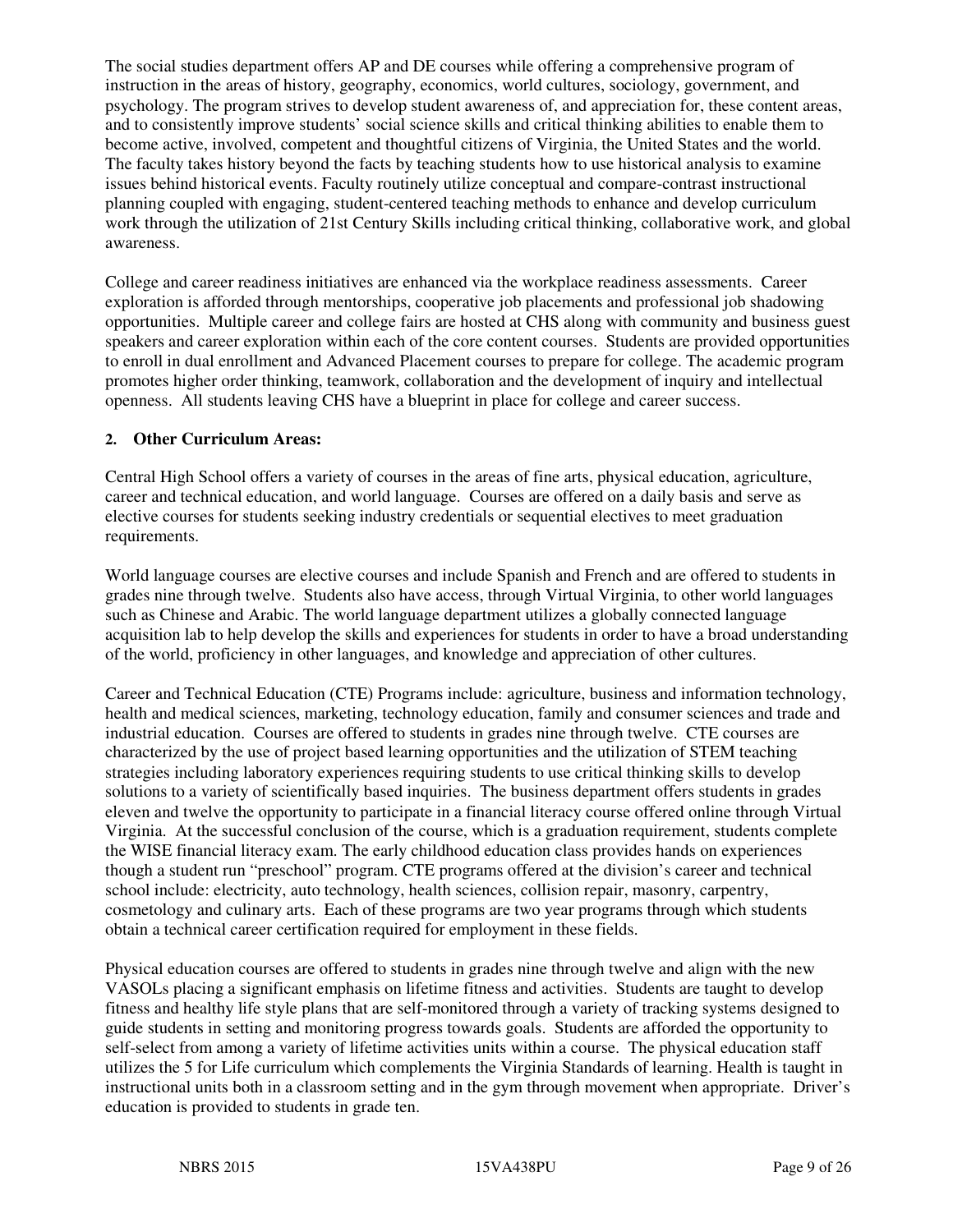Visual and performing arts programs are available to students in grades nine through twelve through a sequential, concept-based visual and performing art instructional program consisting of: band, chorus, orchestra, music theory and a variety of art courses. The music department is currently utilizing Smart Music, an app available on the I-pad, to measure student growth in tempo, note recognition, tone, etc. The program adapts to student ability and increasing achievement, and allows students to independently monitor their own progress. This program allows the music teachers to make evaluation of student academic achievement more objective. The data show that, as of December, 100% of Advanced Band students were able to play mini scale/tonic arpeggio in all 12 major keys with an 85% accuracy level. The visual arts program provides students the opportunity to master the process involved in discovering, exploring, analyzing, discussing, reflecting, recording, and synthesizing the personal, historic, and cultural importance of visual arts. Art students learn to develop personal initiative, self-discipline, critical thinking skills, and creative problem solving skills. In addition, students are able to demonstrate an understanding of the collective body of knowledge associated with the visual arts including: principles and elements of design, color theory, technical skills, critical/creative skills, historic and cultural comparisons, and the vocabulary pertaining to each area. Students are also challenged to understand and be able to discuss in written or oral forms the powerful communicative and transformative quality of visual arts. This approach encourages students to express themselves and demonstrate their personal visual communicative vocabulary and understanding of art history and cultures while placing their work in a stylistic and historic context. Students routinely exhibit their work within our school and community and participate in a variety of art contests.

#### **3. Instructional Methods and Interventions:**

 The faculty is highly skilled in their use of the Center for Applied Linguistics' Sheltered Instructional Observation Protocol (SIOP) framework as well as strategies outlined through the Creating Independence through Student Owned Strategies (CRISS) program to prepare students to become college and career ready. General education instructors work directly with instructional specialists and coaches to design and deliver instruction designed to meet the needs of each individual student. Examples of research based instructional strategies utilized by instructional staff include: focused free writes, graphic organizers, one sentence summary, two column notes, power notes, sticky note and discussions. Differentiated instruction is driven through faculty assessment of data collected which are used to identify student's varying levels of background knowledge, readiness, language, preferences in learning and interests to select appropriate learning strategies. Instruction is then differentiated through the use of targeted SIOP and CRISS strategies and when appropriate coupled or supplemented with technology based educational learning tools to ensure all students are supported and challenged. In designing lessons teachers focus on differentiating content, process/activities and the product for all students. Because students vary in readiness, skill levels, interests and learning styles, staff differentiate content by providing materials at various reading levels, pre-teaching and re-teaching, providing interest centers with tasks at varying levels, and presenting through visual, auditory and kinesthetic modes. Differentiating the process/activities through varying learning activities and/or strategies provides ample opportunities for students to explore concepts and demonstrate mastery of concepts in a variety of ways. For example students may use graphic organizers, maps, diagrams or charts to demonstrate comprehension of concepts. Varying the complexity of the graphic organizer effectively facilitates differing levels of cognitive processing for students of differing ability. Other students are provided with opportunities to take on-line classes through APEX or Virtual Virginia to meet their individual needs. Multiple faculty and paraprofessionals are also adept in their knowledge and use of the Competent Learner Model as the basic foundation for instruction within their classroom. Because research shows that providing student choice increases student motivation this concept is embedded into teacher lesson plans. Other interventions include the newcomer program, tutorials provided during an extended lunch period, foundational skill development courses, and National Honor Society and Student Instructional Leadership Corp tutors provided within the classroom to offer immediate intervention. Instructional methods and interventions are designed to maintain high levels of rigor, support and accountability.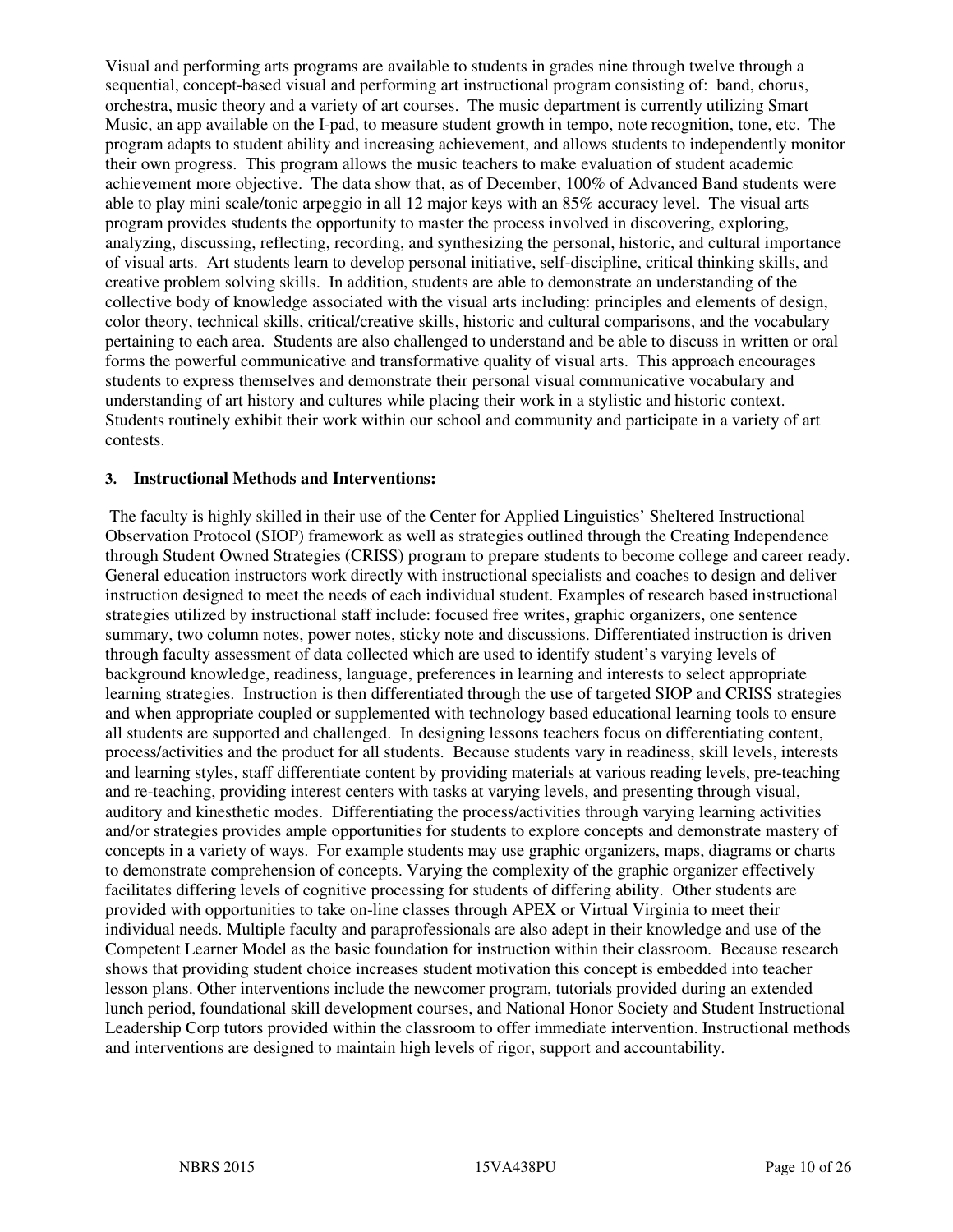## **1. Assessment Results Narrative Summary:**

Trend data for CHS illustrates that students consistently exceed state accreditation standards in reading and math. For example, the state accreditation benchmark in these subjects is 65% and CHS has maintained an achievement level 15% or more above this indicator level. In comparison to the Annual Measurable Objectives set by the Virginia Department of Education, CHS has surpassed the benchmark of 69% with scores a minimum of 20% above the established standard. It should also be noted that the school's data represents an average 99% participation rate in each subject.

Standardized test score trends tend to fluctuate with the implementation of revised state assessments. Trend data shows a dip in mathematics scores with the implementation of the revised mathematics test in the fall of 2011 and in English in the fall of 2012. While scores in reading and math showed a slight decrease during the initial transition period for these tests, scores have steadily increased due to teachers more closely aligned instruction more closely with expected outcomes. For example, in mathematics the instructional focus shifted to solving multi-step problems and understanding and analyzing information presented in a variety of formats.

Identified groups illustrating an achievement gap are English Language Learners (ELL) and Students with Disabilities (SWD). To close this gap the faculty has consistently implemented the use of research based instructional strategies, provided summer intervention programs, mandated tutorials, increased the use of foundational skills development courses and using data to more precisely identify areas for pre-teaching, reteaching and structured intervention. In addition, differentiating content, process, and product without compromising the rigor of the curriculum is a key factor in helping students develop the skills necessary to demonstrate a comprehensive and robust knowledge of the curriculum.

## **2. Assessment for Instruction and Learning and Sharing Assessment Results:**

Formative assessments are used consistently and with fidelity to evaluate the effectiveness of the instructional and learning program and to enhance feedback provided to students regarding their learning. Formative assessment strategies from CRISS and SIOP trainings are implemented with fidelity and include but are not limited to: exit/entrance tickets, learning/response logs, Socratic seminars, visual representations, graphic organizers, appointment clocks, four corners, think-pair-share, use of individual white boards, peer/self-assessment and kinesthetic assessments. Lesson planning and delivery of instruction occurs with intentionality which is typified by frequent and on-going assessment of student performance as it relates to learning expectations and instruction and modifications as warranted based on the results. For example, formative assessments are used by teachers to immediately recognize when students are not grasping the key concepts and based on specific formative assessment information, the instructor immediately differentiates instruction to enhance the student's mastery of content. In additional to formative assessment data as described above, summative assessments are also used, though differently from formative assessments, to inform instructional programming decisions. Among the many and comprehensive summative assessments used at Central are: VASOL AIMSWEB MAZE Benchmarks, AIMSWEB RCBM, AIMSWEB Math, IMUSIC, Algebra Readiness Diagnostic Test (ARDT), Interactive Achievement ONTRAC assessments (pre-mid-post tests), tests, quizzes, projects, and student-created presentations. Summative assessment data analyzed to determine any trending specifically as it relates to academic performance of various identified groups to include students who received special education, English language learner, and/or gifted services.

Parents are made active partners in the education of their child through the frequent sharing of formative and summative assessment results via such venues as parent-teacher conferences, interim progress reports, report cards and through the student/parent Power School Portal accounts. State assessment results are presented to staff, students, parents, and public through various media including school district progress reports, school summary reports, individual student score reports and more collectively, the Virginia State School Report Card system.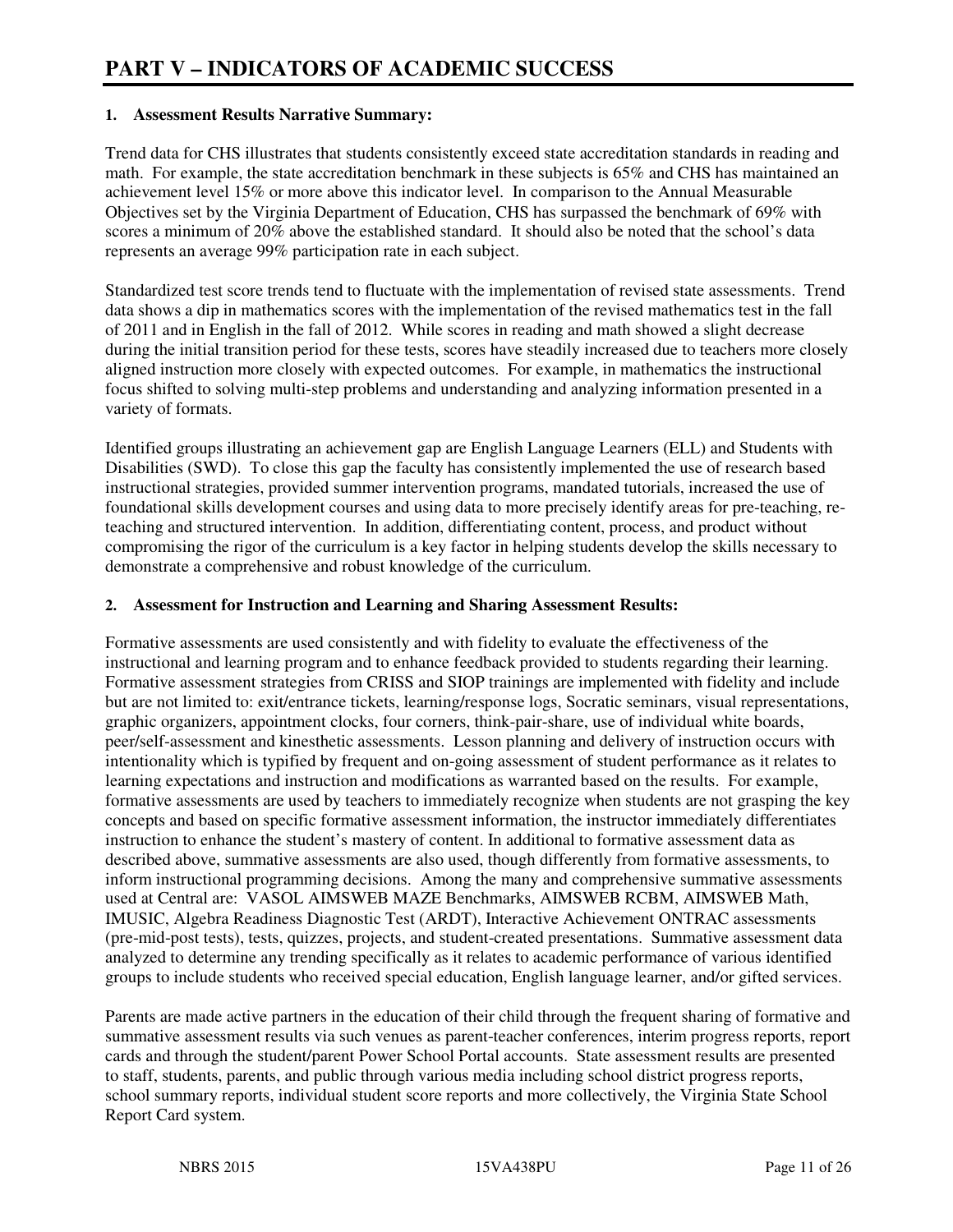# **1. School Climate/Culture**

The school climate and culture has thrived within the past three years through the creation of a professional learning community (PLC) that has resulted in a model of shared leadership. This shared leadership has led to a culture of everyone taking responsibility for our students' success. This sense of a shared responsibility is best illustrated through the faculty initiated and administrative team supported "One School, One Goal" initiative. This initiative focuses on faculty led professional development to strategically identify the school's strengths and areas of growth. The faculty then works together to develop and implement a plan for continuous improvement. Although the school operates as a PLC administrators are careful to ensure a balanced approach between meetings and data analysis and the continued focus on building a creative and innovative environment. Faculty members are encouraged to take risks, to think outside the box and to continuously research new and innovative strategies for improving instruction and student learning. Several examples include the implementation of: project based learning, standards based grading, mastery learning model, flipped classrooms, STEM practices and the Competent Learner Model (CLM) implementation. At CHS we recognize, celebrate and reward staff and faculty accomplishments and milestones at a professional and personal level through letters of recognition, cards, notes, social media networks, share the positive time at every faculty meetings, staff luncheons/breakfasts and personal recognition from school administrators. The new administrative team has raised the expectations and standards for student engagement, development and achievement. All students are encouraged and expected to be active participants in the classroom and to participate in at least one club, community service project, co-curricular activity or extra-curricular activity. These expectations are introduced to our freshman class during the Falcon Final Four and Falcon Academy summer transition programs and reinforced by the upper classmen, staff and faculty through the daily routines and explicitly stated expectation for excellence. An example of a program implemented that promotes a positive school atmosphere is the "Push the Positives" program that encourages students to commit random acts of kindness. Other keys to maintaining a positive environment are: providing students with a "voice" in the decision making process, building positive relationships with school faculty, staff and school administrators, student/teacher mentor programs, and providing a variety of leadership opportunities for students. Student achievements, milestones and best efforts are celebrated via social media networks, school announcements, letters of commendation, and frequent phone calls to parents from teachers and school administrators.

# **2. Engaging Families and Community**

Central High School has built strong relationships with the families and community members and organizations by maintaining an open door policy and establishing a welcoming and engaging climate that encourages positive and reciprocal relationships. Falcon families show support for their children by attending musical concerts, sporting events, drama productions and the school's annual spring fling that highlights all fine arts programs. In addition, our families are active participants in the music boosters, academic boosters and athletic boosters' organizations that work to raise funds to support co-curricular and extra-curricular endeavors and initiatives. Our families are also involved in the Falcon Final Four and Falcon Academy transition programs designed to ensure a solid foundation for our freshman class as they enter high school for the first time. Finally, our families are active participants in the school leadership committee, safe schools committee and after prom committee. The school's after prom events are noted throughout the region as some of the most extravagant and effective efforts to provide a safe environment for students on prom night. With the strong support of our parents, our students are receiving local, state and national recognition in the FFA, FCCLA and athletic programs. The strong ties with our parents translate in an overall support of our school and active support for ensuring the academic success of our students is at the forefront of our endeavors.

Partnerships with community organizations are vital to the success of our school and are evident in a multitude of areas. Examples of these partnerships include: hosting annual career, college and job fairs that are attended by students from other local and regional school divisions, sponsoring local blood drives,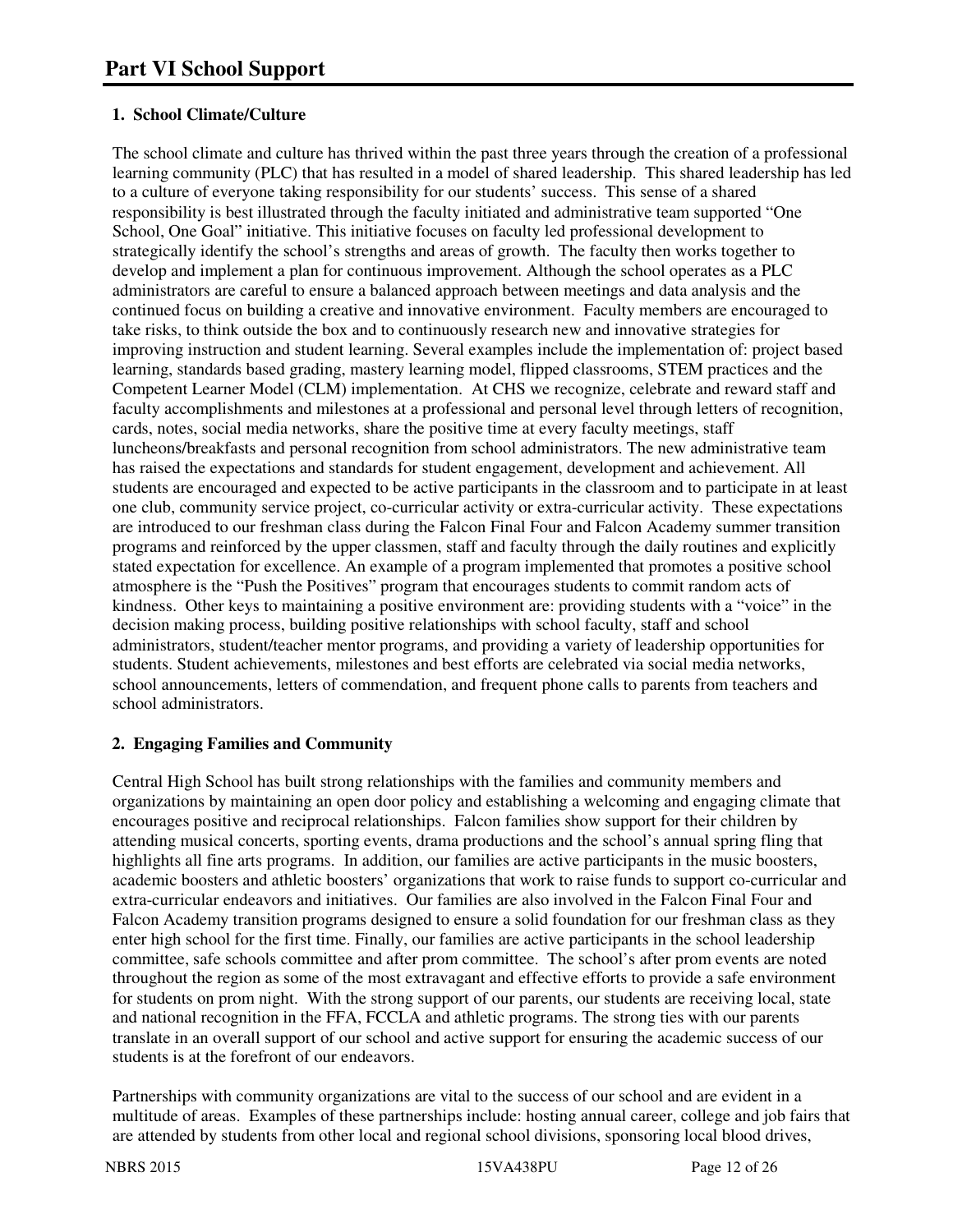sponsoring food drives to support families in need within our community and participating in raising money for cancer research. CHS also leverages expanded opportunity for our students through extensive partnerships with many local organizations including: Lord Fairfax Community College, James Madison University, the Farm Bureau, Forestry Service, the local Animal Shelter, Lions Club, Rotary Club, Shenandoah Memorial Hospital, local veterinarian offices, Northwestern Community Services, DuPont Community Credit Union, Alliance for Shelter, the Red Cross, local farmers, Shentel Communications, local area law enforcement and the Shenandoah Educational Foundation. Many of these organizations provide mentorships, job shadowing and scholarship opportunities for our students as well as partnerships to provide our youth with disabilities with primary work experiences. The services provided by our business partners and community members are vital to our educational endeavors.

#### **3. Professional Development**

The philosophy pervasive at CHS is that professional development is the linchpin to continuous school improvement; therefore it is imperative to design a program that meets the unique learning styles and needs of the faculty and staff. Professional development opportunities are situated within the Learning Forward's National Professional Learning Standards of learning communities, leadership, resources, data, learning designs, implementation, and outcomes. As such, professional learning is tailored to meet the distinctive needs of the faculty and staff as a collective group and as individuals verses using a one size fits all model. For example, the One School, One Goal initiative is a faculty led program designed to strategically identify the school's strengths and weaknesses as well as causes for any deficiency. The faculty then works together to design and implement a plan to improve upon one of the areas of concern. For example, for the current school year the faculty, based on close scrutiny of our data, has chosen to work on improving tier one classroom instruction through non-evaluative measures. To achieve this goal the faculty designed and implemented a peer coaching program. Faculty led in-services and workshops continue throughout the year to provide support and training for program implementation. In addition, the faculty has established an instructional blog where they share best practices and new ideas learned by visiting other teachers' classrooms. Feedback from staff regarding this program has been overwhelmingly positive and the instructional benefits are recognized by school administrators who have noted instructional improvement in classrooms. In addition to the One School, One Goal initiative teachers also routinely attend content specific professional meetings at the local, regional, state and national level and then do turnaround training by making presentations to the faculty regarding newly learned best practices. All presentations are structured to model best practices in instructional delivery. Another routine strategy of professional development utilized at CHS are book studies which are initiated by the faculty or school administrators based on interest or need. Differentiating professional development to meet the specific needs of the faculty and staff has resulted in improved tier one and tier two classroom instruction as noted in classroom observation data. An excellent example of the effectiveness of the program design occurred recently when a group of math teachers and a school administrator participated in a how to teach math online course offered by Stanford University. Teachers participated in this multi-part training, met to discuss the ideas presented after each session and developed a program of implementation that resulted in an average 94% pass rate for our lower level Algebra I students on the VASOL.

#### **4. School Leadership**

The administrative team, consisting of the principal and two assistant principals, create a climate in which teachers are encouraged and inspired to be innovative and students are provided the stimulation, opportunities, and resources to reach their potential—a climate of possibility. This approach is further supported by alignment with and encouragement and resources at the division level. The administrative team recognizes the inherent value of flattening the leadership structure, and leveraging the talents of faculty and staff to increase achievement for all students. This structure includes the utilization of instructional coaches, department chairs, and several committees, predominantly volunteer positions exemplified by an innate desire by teachers to make a difference. With the challenges framed and the debate encouraged by the administrative team, the skills and talents of the various experts within the building drive collaborative solutions. This leadership philosophy results in student learning benefiting from the collective knowledge, ideas, and best practices of many, rather than from the expertise of a few.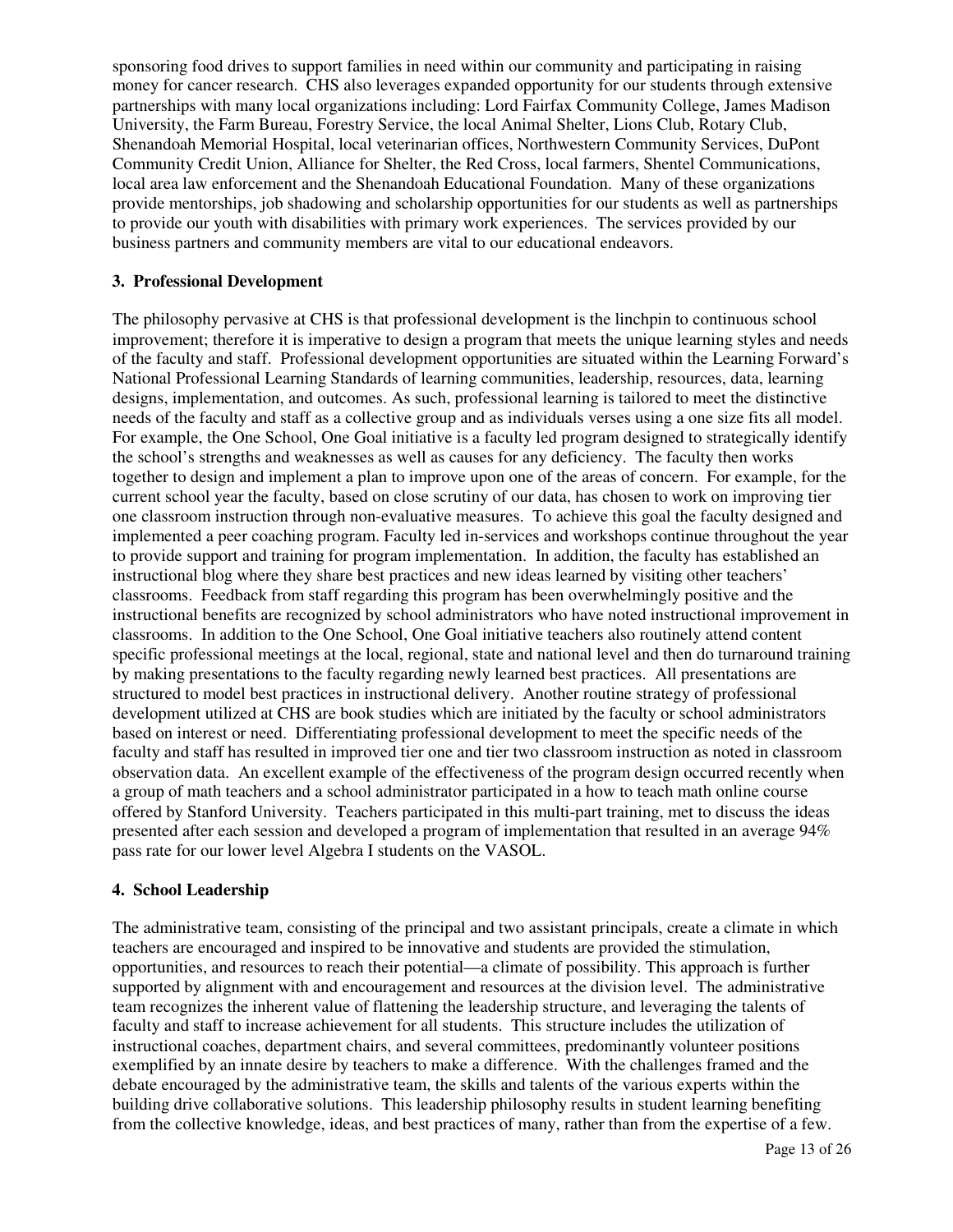Instructional coaches work closely with the administrative team to determine specific pedagogical needs to improve classroom instruction. Using classroom observations, video recordings of instructional delivery, one-on-one learning conversations, and small-group professional development, the instructional coaches provide formative, non-evaluative peer feedback to teachers to ensure effective classroom instruction. Additionally, as a result of the non-evaluative feedback during the implementation phase, teachers are further inspired to take risks and to attempt new methodologies to reach all learners. Leveraging the content and pedagogical expertise of the instructional coaches exponentially increases the instructional capacity of classroom instructors, thus increasing achievement for all students.

Volunteer department chairs assist in the realization of student learning through bimonthly meetings focused on continuing curriculum development, instructional best-practices, and the implementation of new instructional initiatives. As an example, the administrative team presented the mathematics department with a challenge for all students to earn a verified credit in Algebra I by the end of 9th grade. The administrative team framed the question, nurtured a climate of possibility, and encouraged debate. The department evaluated the curriculum, instructional practices, and assessment data and systems and programmatically redefined mathematics in the building. The department commenced with intensive, focused professional development, resulting in innovative approaches to standards-based assessing, provision of new student support programs, and implementation of innovative remediation. Through their efforts, 97% of students earned a verified credit by the end of Grade 9!

Additionally, the collective ideas, talents, and skills of the entire faculty are leveraged to improve the conditions for student achievement through various voluntary committees tasked with establishing goals and implementing outcomes oriented action plans aligned with the instructional framework established by the administrative team.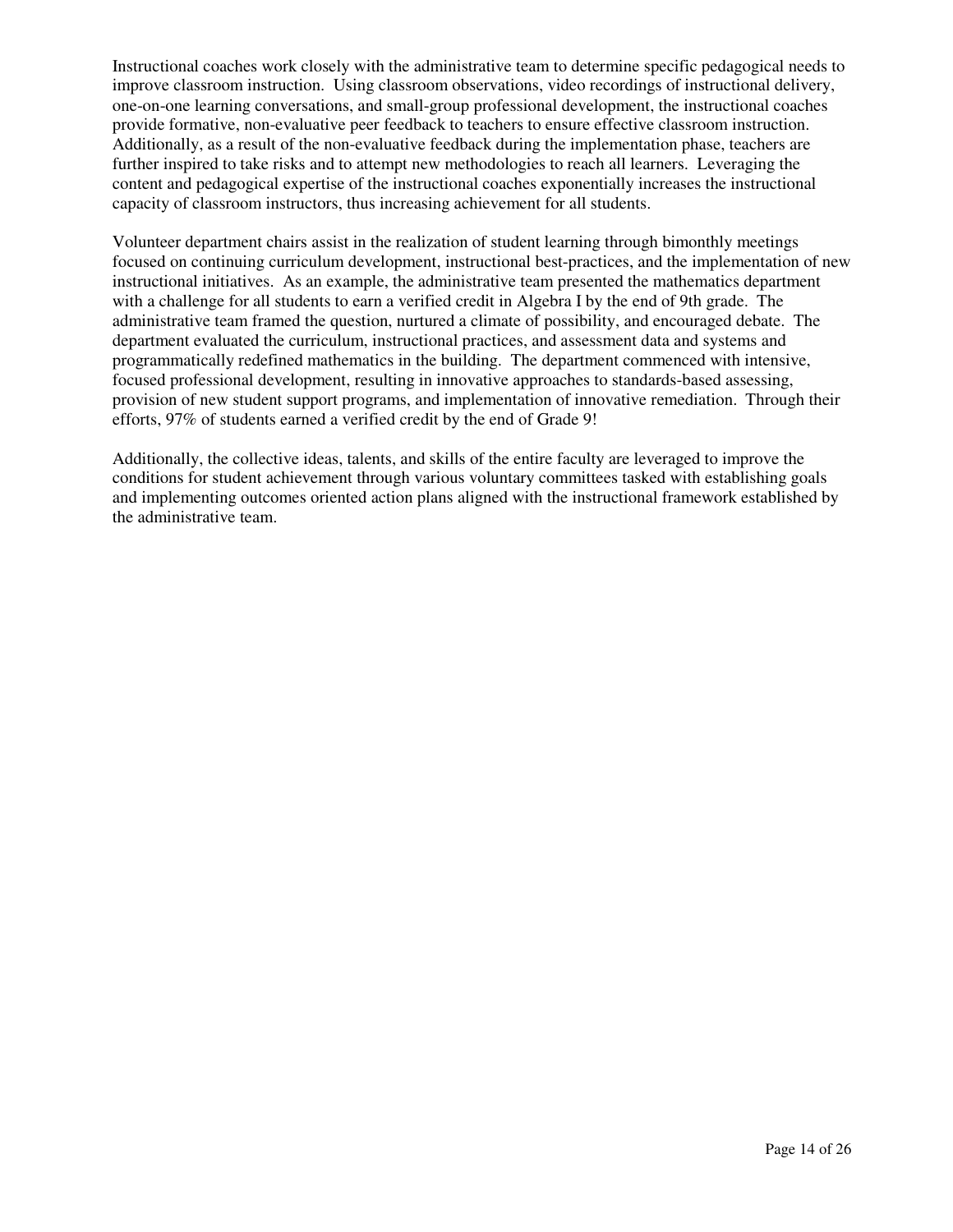| <b>Subject:</b> Math                 | <b>Test:</b> Geometry                 |
|--------------------------------------|---------------------------------------|
| <b>All Students Tested/Grade: 10</b> | <b>Edition/Publication Year: 2010</b> |
| <b>Publisher: Pearson</b>            |                                       |
|                                      |                                       |

| School Year                      | 2013-2014      | 2012-2013      | 2011-2012        | 2010-2011      | 2009-2010      |
|----------------------------------|----------------|----------------|------------------|----------------|----------------|
| Testing month                    | May            | May            | May              | May            | May            |
| <b>SCHOOL SCORES*</b>            |                |                |                  |                |                |
| Proficient and above             | 75             | 75             | 78               | 90             | 85             |
| Advanced                         | 15             | $\overline{5}$ | $\overline{4}$   | 24             | 17             |
| Number of students tested        | 43             | 203            | 110              | 222            | 227            |
| Percent of total students tested | 100            | 100            | 100              | 100            | 99             |
| Number of students tested with   |                |                |                  |                |                |
| alternative assessment           |                |                |                  |                |                |
| % of students tested with        | $\overline{0}$ | $\theta$       | $\overline{0}$   | $\theta$       | $\overline{0}$ |
| alternative assessment           |                |                |                  |                |                |
| <b>SUBGROUP SCORES</b>           |                |                |                  |                |                |
| 1. Free and Reduced-Price        |                |                |                  |                |                |
| Meals/Socio-Economic/            |                |                |                  |                |                |
| <b>Disadvantaged Students</b>    |                |                |                  |                |                |
| Proficient and above             | 64             | 70             | 66               | 84             | 80             |
| Advanced                         | $\overline{0}$ | $\overline{4}$ | 1                | 15             | 17             |
| Number of students tested        | 18             | 91             | 45               |                |                |
| 2. Students receiving Special    |                |                |                  |                |                |
| <b>Education</b>                 |                |                |                  |                |                |
| Proficient and above             |                | 42             | 62               | 67             | 56             |
| Advanced                         |                | $\overline{0}$ | $\boldsymbol{0}$ | $\overline{8}$ | $\overline{0}$ |
| Number of students tested        | $\overline{2}$ | 24             | 8                | 14             | 20             |
| 3. English Language Learner      |                |                |                  |                |                |
| <b>Students</b>                  |                |                |                  |                |                |
| Proficient and above             |                | 70             | 66               | 80             | 75             |
| Advanced                         |                | $\overline{0}$ | $\overline{3}$   | 13             | 13             |
| Number of students tested        | $\overline{2}$ | 25             | 16               | 35             | 28             |
| 4. Hispanic or Latino            |                |                |                  |                |                |
| <b>Students</b>                  |                |                |                  |                |                |
| Proficient and above             |                | 70             | 66               | 80             | 75             |
| Advanced                         |                | $\overline{0}$ | 3                | 13             | 13             |
| Number of students tested        | $\overline{2}$ | 25             | 16               | 35             | 28             |
| 5. African-American              |                |                |                  |                |                |
| <b>Students</b>                  |                |                |                  |                |                |
| Proficient and above             |                |                |                  |                |                |
| Advanced                         |                |                |                  |                |                |
| Number of students tested        |                |                |                  |                |                |
| <b>6. Asian Students</b>         |                |                |                  |                |                |
| Proficient and above             |                |                |                  |                |                |
| Advanced                         |                |                |                  |                |                |
| Number of students tested        |                |                |                  |                |                |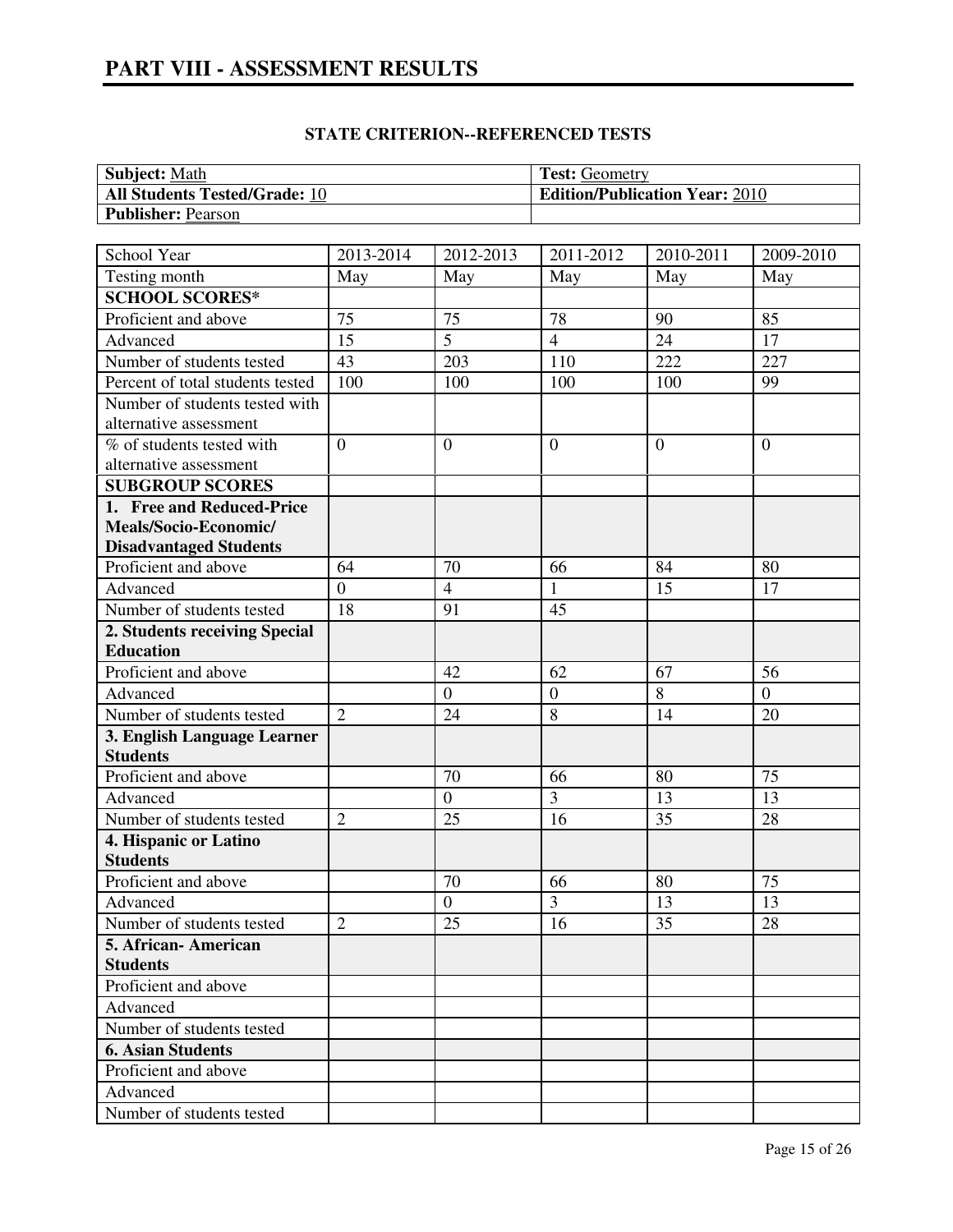| School Year                      | 2013-2014 | 2012-2013 | 2011-2012      | 2010-2011 | 2009-2010 |
|----------------------------------|-----------|-----------|----------------|-----------|-----------|
| 7. American Indian or            |           |           |                |           |           |
| <b>Alaska Native Students</b>    |           |           |                |           |           |
| Proficient and above             |           |           |                |           |           |
| Advanced                         |           |           |                |           |           |
| Number of students tested        |           |           |                |           |           |
| 8. Native Hawaiian or other      |           |           |                |           |           |
| <b>Pacific Islander Students</b> |           |           |                |           |           |
| Proficient and above             |           |           |                |           |           |
| Advanced                         |           |           |                |           |           |
| Number of students tested        |           |           |                |           |           |
| 9. White Students                |           |           |                |           |           |
| Proficient and above             | 77        | 78        | 81             | 92        | 86        |
| Advanced                         | 19        | 6         | $\overline{4}$ | 28        | 18        |
| Number of students tested        | 33        | 167       | 87             | 176       | 193       |
| 10. Two or More Races            |           |           |                |           |           |
| identified Students              |           |           |                |           |           |
| Proficient and above             |           |           |                |           |           |
| Advanced                         |           |           |                |           |           |
| Number of students tested        |           |           |                |           |           |
| 11. Other 1: Other 1             |           |           |                |           |           |
| Proficient and above             |           |           |                |           |           |
| Advanced                         |           |           |                |           |           |
| Number of students tested        |           |           |                |           |           |
| 12. Other 2: Other 2             |           |           |                |           |           |
| Proficient and above             |           |           |                |           |           |
| Advanced                         |           |           |                |           |           |
| Number of students tested        |           |           |                |           |           |
| 13. Other 3: Other 3             |           |           |                |           |           |
| Proficient and above             |           |           |                |           |           |
| Advanced                         |           |           |                |           |           |
| Number of students tested        |           |           |                |           |           |

**NOTES:** All data reported is from the VA state report card and the Pearson testing database. The data represents a combination of fall(January) and spring(May) testing results for each school year indicated.

Central High School alternative assessment numbers were either not administered or the numbers were too low to report on the VA state report card therefore no data was available for this category.

In the year 2009-2010, the number of students receiving ELL services was not available for reporting. In this year, the percentage and number of students tested in this subgroup category was too small to count towards accreditation.

In years 2009-2010 and 2010-2011, the number of students tested in the "disadvantaged" subgroup is not available.

In 2009-2010 the student descriptors for race and ethnicity were not yet separated and the option to be identified as a Multi-racial student was not available. Beginning in 2010-2011, the state of Virginia separated "race" and "ethnicity" and all students were tagged for both. First indicating if they were Hispanic or Latino as their "ethnicity" and then selecting a "race" (Asian, Indian, White, African-American, Hawaiian, multi-racial). For the first time, students could describe their culture and background in a much more defined way.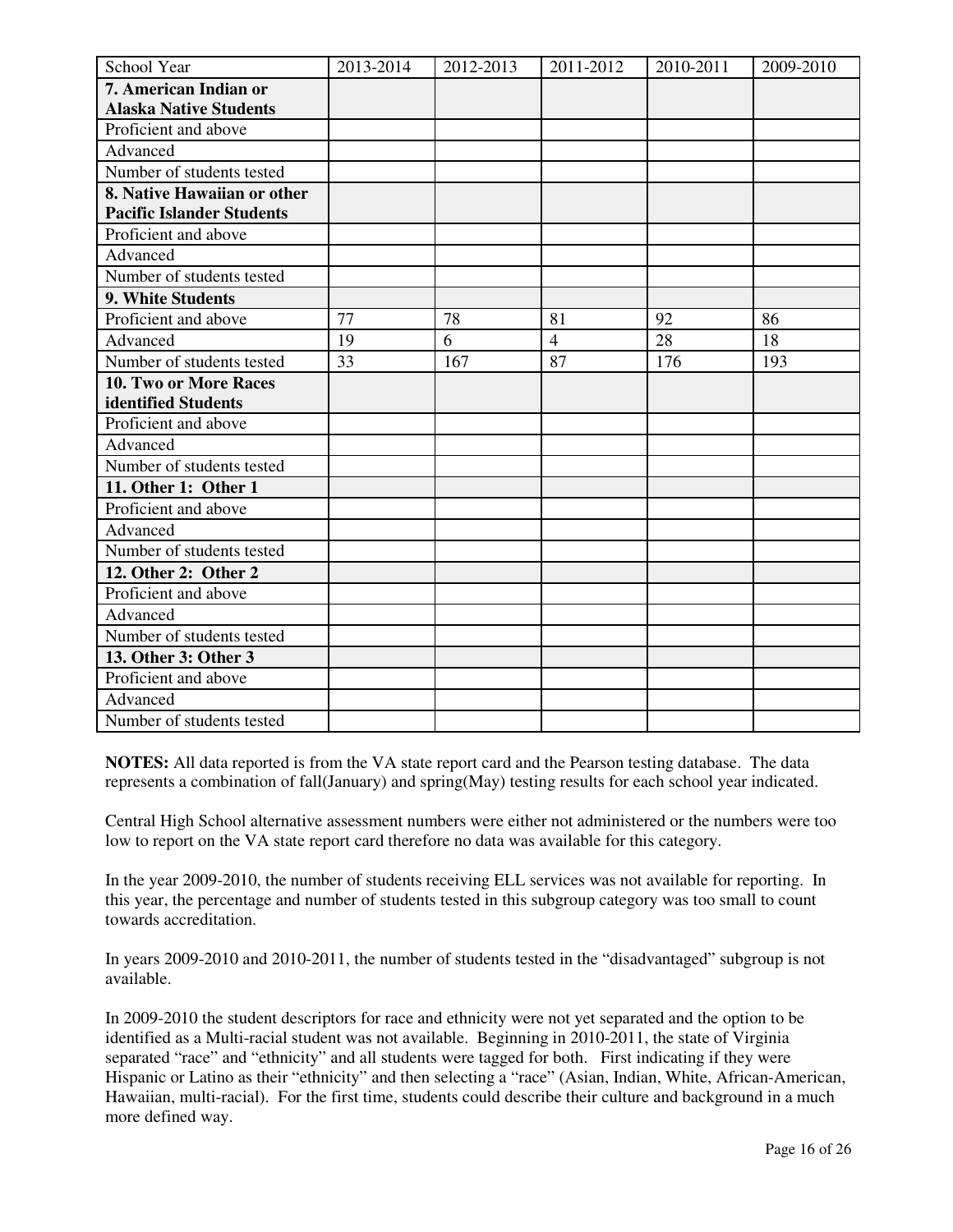In 2013-2014, a new mathematics course was offered to students in the 10th and 11th grade. As a result, the geometry classes decreased in enrollment while the new course was implemented into the math department course offerings.

The Virginia Department of Education made a drastic change to the "Standards of Learning" (SOL) Mathematics assessments for the fall 2011 test administration. End-of-course Reading tests were revised and "technology enhanced" questions were added. Prior to this change, all SOL tests consisted solely of multiple-choice questions. "Technology enhanced" questions are not presented in a multiple-choice format and are generally multi-step, critical thinking style questions requiring students to use a variety of skills and knowledge to achieve the correct answer.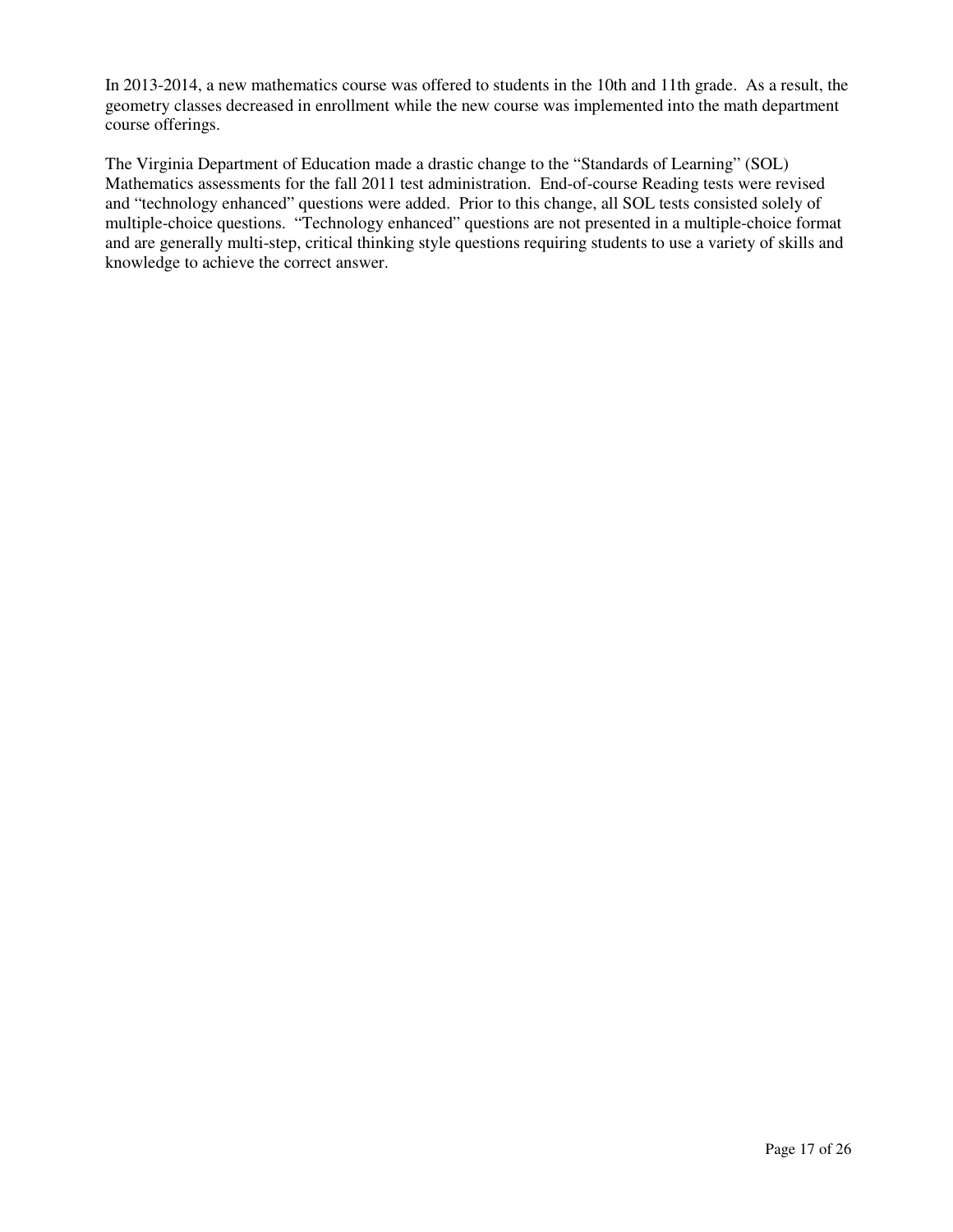# **STATE CRITERION--REFERENCED TESTS**

| <b>Subject: Math</b>                 | <b>Test:</b> Algebra II               |
|--------------------------------------|---------------------------------------|
| <b>All Students Tested/Grade: 11</b> | <b>Edition/Publication Year: 2010</b> |
| <b>Publisher: Pearson</b>            |                                       |

| School Year                      | 2013-2014      | 2012-2013      | 2011-2012      | $\overline{20}10 - 2011$ | 2009-2010      |
|----------------------------------|----------------|----------------|----------------|--------------------------|----------------|
| Testing month                    | May            | May            | May            | May                      | May            |
| <b>SCHOOL SCORES*</b>            |                |                |                |                          |                |
| Proficient and above             | 95             | 93             | 89             | 96                       | 84             |
| Advanced                         | 33             | 28             | 18             | 22                       | 21             |
| Number of students tested        | 232            | 146            | 129            | 151                      | 145            |
| Percent of total students tested | 100            | 100            | 100            | 100                      | 99             |
| Number of students tested with   |                |                |                |                          |                |
| alternative assessment           |                |                |                |                          |                |
| % of students tested with        | $\overline{0}$ | $\overline{0}$ | $\overline{0}$ | $\overline{0}$           | $\overline{0}$ |
| alternative assessment           |                |                |                |                          |                |
| <b>SUBGROUP SCORES</b>           |                |                |                |                          |                |
| 1. Free and Reduced-Price        |                |                |                |                          |                |
| Meals/Socio-Economic/            |                |                |                |                          |                |
| <b>Disadvantaged Students</b>    |                |                |                |                          |                |
| Proficient and above             | 94             | 97             | 81             | 96                       | 70             |
| Advanced                         | 22             | 15             | 12             | 28                       | 11             |
| Number of students tested        | 59             | 40             | 27             |                          |                |
| 2. Students receiving Special    |                |                |                |                          |                |
| <b>Education</b>                 |                |                |                |                          |                |
| Proficient and above             |                |                |                |                          |                |
| Advanced                         |                |                |                |                          |                |
| Number of students tested        |                |                |                |                          |                |
| 3. English Language Learner      |                |                |                |                          |                |
| <b>Students</b>                  |                |                |                |                          |                |
| Proficient and above             |                |                |                |                          |                |
| Advanced                         |                |                |                |                          |                |
| Number of students tested        |                |                |                |                          |                |
| 4. Hispanic or Latino            |                |                |                |                          |                |
| <b>Students</b>                  |                |                |                |                          |                |
| Proficient and above             | 89             | 90             | 75             | 89                       | 80             |
| Advanced                         | 19             | 19             | 13             | 22                       | 20             |
| Number of students tested        | 31             | 25             | 17             | 19                       | 10             |
| 5. African- American             |                |                |                |                          |                |
| <b>Students</b>                  |                |                |                |                          |                |
| Proficient and above             |                |                |                |                          |                |
| Advanced                         |                |                |                |                          |                |
| Number of students tested        |                |                |                |                          |                |
| <b>6. Asian Students</b>         |                |                |                |                          |                |
| Proficient and above             |                |                |                |                          |                |
| Advanced                         |                |                |                |                          |                |
| Number of students tested        |                |                |                |                          |                |
| 7. American Indian or            |                |                |                |                          |                |
| <b>Alaska Native Students</b>    |                |                |                |                          |                |
| Proficient and above             |                |                |                |                          |                |
| Advanced                         |                |                |                |                          |                |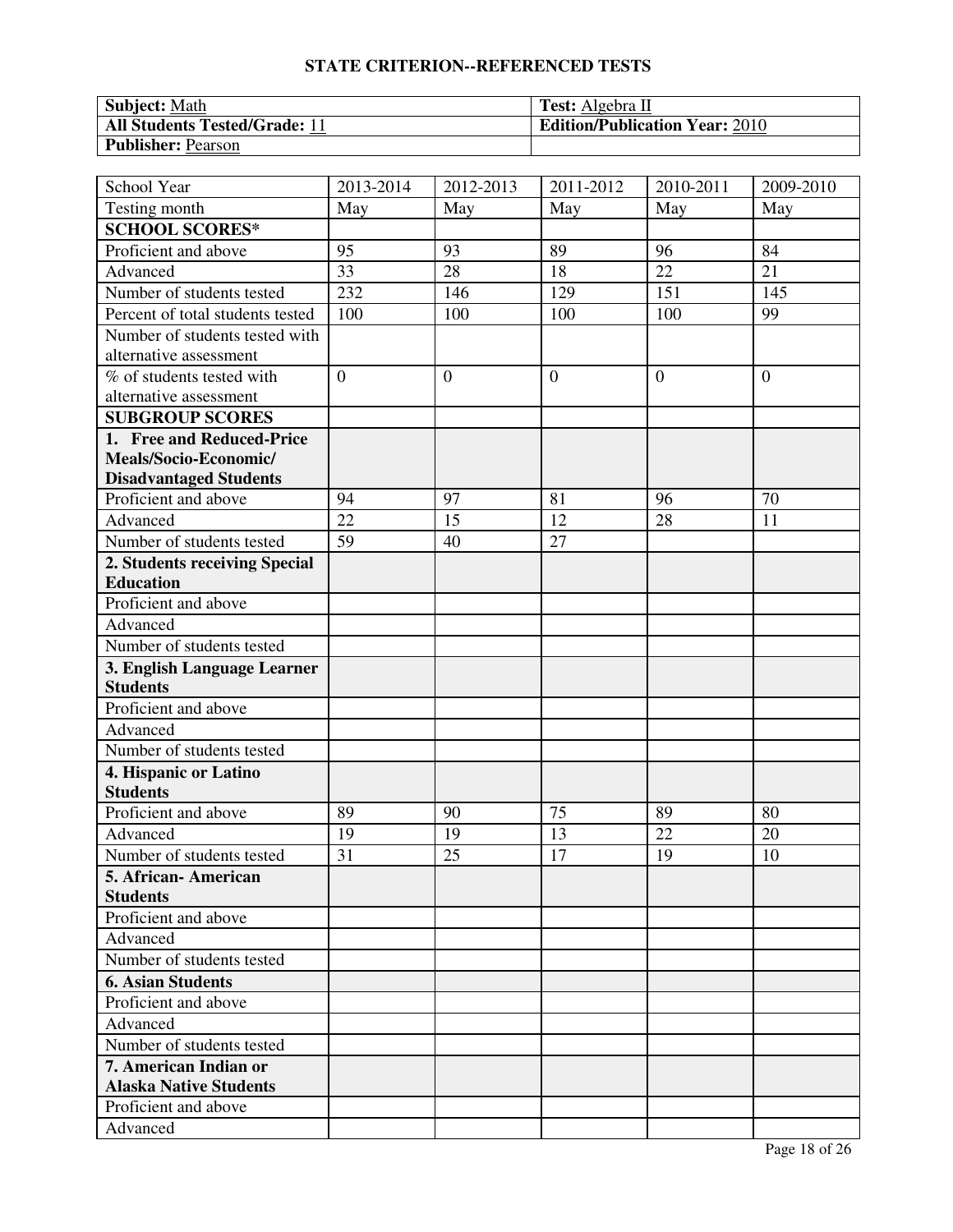| School Year                      | 2013-2014 | 2012-2013 | 2011-2012 | 2010-2011 | 2009-2010 |
|----------------------------------|-----------|-----------|-----------|-----------|-----------|
| Number of students tested        |           |           |           |           |           |
| 8. Native Hawaiian or other      |           |           |           |           |           |
| <b>Pacific Islander Students</b> |           |           |           |           |           |
| Proficient and above             |           |           |           |           |           |
| Advanced                         |           |           |           |           |           |
| Number of students tested        |           |           |           |           |           |
| <b>9. White Students</b>         |           |           |           |           |           |
| Proficient and above             | 96        | 95        | 91        | 97        | 84        |
| Advanced                         | 33        | 29        | 20        | 22        | 21        |
| Number of students tested        | 192       | 112       | 106       | 130       | 133       |
| 10. Two or More Races            |           |           |           |           |           |
| identified Students              |           |           |           |           |           |
| Proficient and above             |           |           |           |           |           |
| Advanced                         |           |           |           |           |           |
| Number of students tested        |           |           |           |           |           |
| 11. Other 1: Other 1             |           |           |           |           |           |
| Proficient and above             |           |           |           |           |           |
| Advanced                         |           |           |           |           |           |
| Number of students tested        |           |           |           |           |           |
| 12. Other 2: Other 2             |           |           |           |           |           |
| Proficient and above             |           |           |           |           |           |
| Advanced                         |           |           |           |           |           |
| Number of students tested        |           |           |           |           |           |
| 13. Other 3: Other 3             |           |           |           |           |           |
| Proficient and above             |           |           |           |           |           |
| Advanced                         |           |           |           |           |           |
| Number of students tested        |           |           |           |           |           |

**NOTES:** All data reported is from the VA state report card and the Pearson testing database. The data represents a combination of fall(January) and spring(May) testing results for each school year indicated.

Central High School alternative assessment numbers were either not administered or the numbers were too low to report on the VA state report card therefore no data was available for this category.

In the year 2009-2010, the number of students receiving ELL services was not available for reporting. In this year, the percentage and number of students tested in this subgroup category was too small to count towards accreditation.

In years 2009-2010 and 2010-2011, the number of students tested in the "disadvantaged" subgroup is not available.

In 2009-2010 the student descriptors for race and ethnicity were not yet separated and the option to be identified as a Multi-racial student was not available. Beginning in 2010-2011, the state of Virginia separated "race" and "ethnicity" and all students were tagged for both. First indicating if they were Hispanic or Latino as their "ethnicity" and then selecting a "race" (Asian, Indian, White, African-American, Hawaiian, multi-racial). For the first time, students could describe their culture and background in a much more defined way.

The Virginia Department of Education made a drastic change to the "Standards of Learning" (SOL) Mathematics assessments for the fall 2011 test administration. End-of-course Reading tests were revised and "technology enhanced" questions were added. Prior to this change, all SOL tests consisted solely of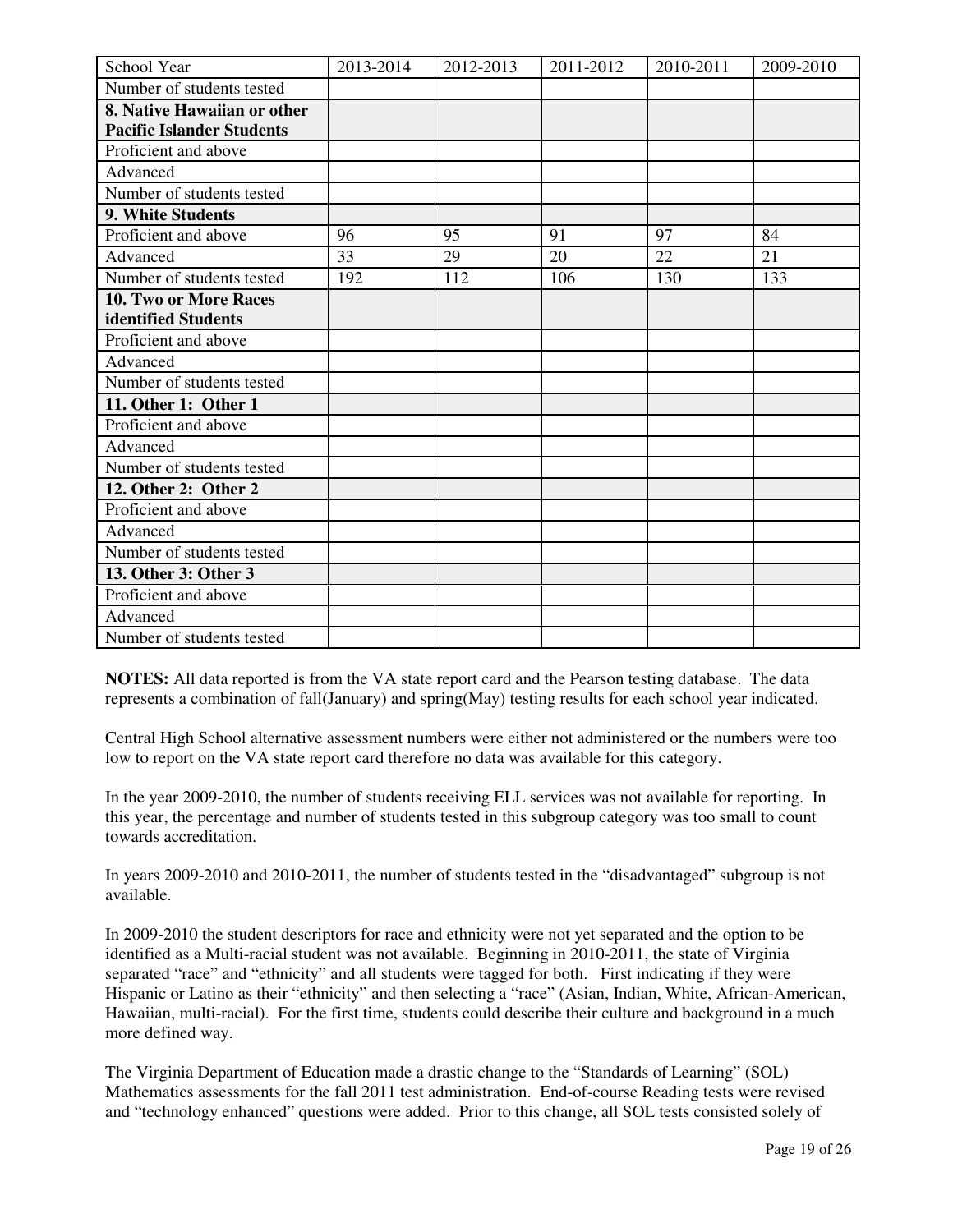multiple-choice questions. "Technology enhanced" questions are not presented in a multiple-choice format and are generally multi-step, critical thinking style questions requiring students to use a variety of skills and knowledge to achieve the correct answer.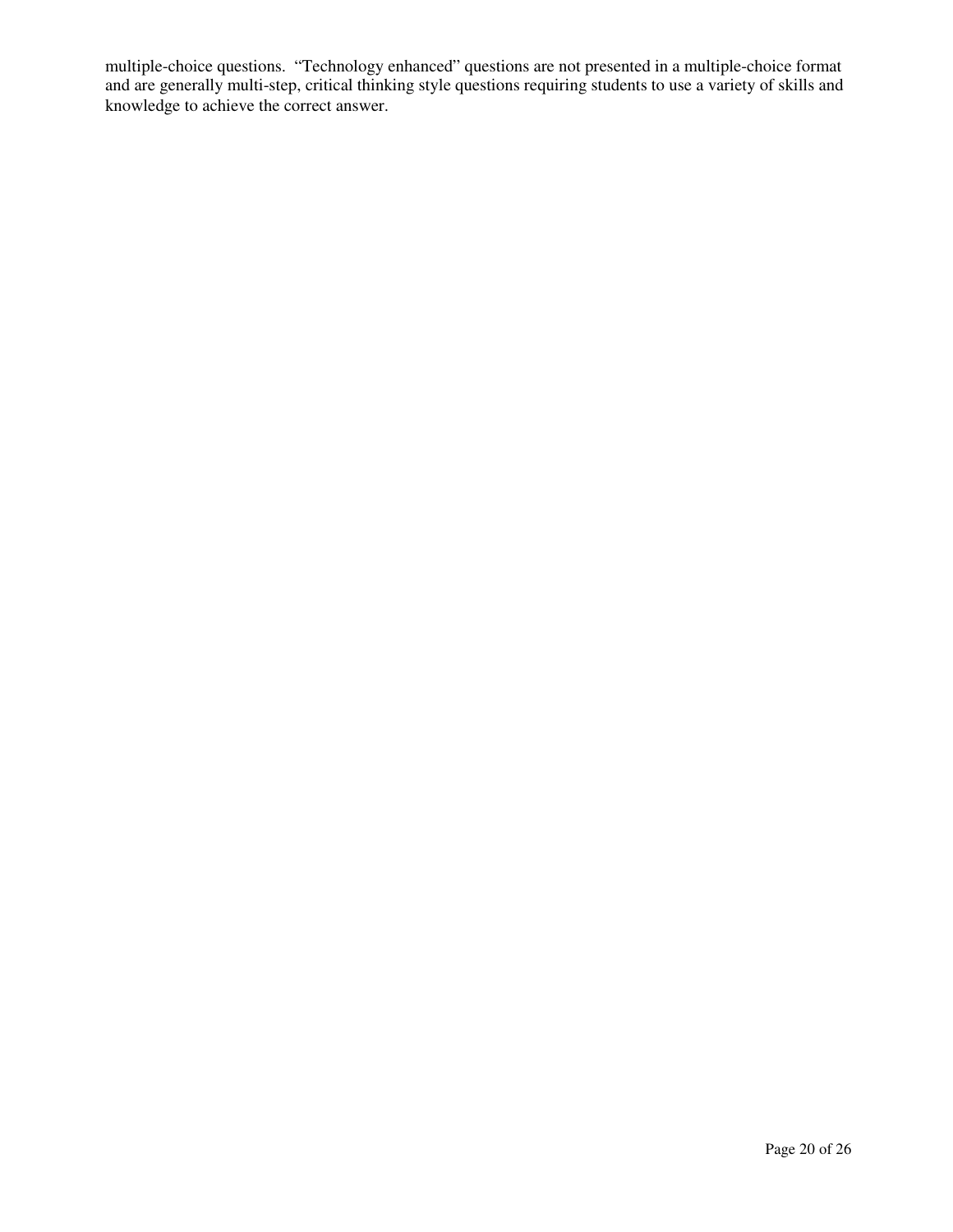# **STATE CRITERION--REFERENCED TESTS**

| <b>Subject: Math</b>                | <b>Test:</b> Algebra I                |
|-------------------------------------|---------------------------------------|
| <b>All Students Tested/Grade: 9</b> | <b>Edition/Publication Year: 2010</b> |
| <b>Publisher: Pearson</b>           |                                       |

| School Year                      | 2013-2014      | 2012-2013      | 2011-2012        | $\overline{20}10 - 2011$ | 2009-2010        |
|----------------------------------|----------------|----------------|------------------|--------------------------|------------------|
| Testing month                    | May            | May            | May              | May                      | May              |
| <b>SCHOOL SCORES*</b>            |                |                |                  |                          |                  |
| Proficient and above             | 96             | 76             | 77               | 98                       | 95               |
| Advanced                         | 5              | 8              | $\mathbf{1}$     | 21                       | 14               |
| Number of students tested        | 200            | 224            | 189              | 144                      | 145              |
| Percent of total students tested | 100            | 100            | 100              | 100                      | 99               |
| Number of students tested with   |                |                |                  |                          |                  |
| alternative assessment           |                |                |                  |                          |                  |
| % of students tested with        | $\overline{0}$ | $\overline{0}$ | $\overline{0}$   | $\overline{0}$           | $\overline{0}$   |
| alternative assessment           |                |                |                  |                          |                  |
| <b>SUBGROUP SCORES</b>           |                |                |                  |                          |                  |
| 1. Free and Reduced-Price        |                |                |                  |                          |                  |
| Meals/Socio-Economic/            |                |                |                  |                          |                  |
| <b>Disadvantaged Students</b>    |                |                |                  |                          |                  |
| Proficient and above             | 94             | 63             | 74               | 95                       | 93               |
| Advanced                         | $\overline{3}$ | $\overline{2}$ | 1                | 8                        | 13               |
| Number of students tested        | 99             | 83             | 94               |                          |                  |
| 2. Students receiving Special    |                |                |                  |                          |                  |
| <b>Education</b>                 |                |                |                  |                          |                  |
| Proficient and above             | 77             | 32             | 43               | 100                      | 91               |
| Advanced                         | 5              | $\mathbf{0}$   | $\boldsymbol{0}$ | $\boldsymbol{0}$         | $\boldsymbol{0}$ |
| Number of students tested        | 15             | 13             | 13               | $\mathbf{1}$             | $\overline{2}$   |
| 3. English Language Learner      |                |                |                  |                          |                  |
| <b>Students</b>                  |                |                |                  |                          |                  |
| Proficient and above             | 100            | 61             | 70               | 87                       | 100              |
| Advanced                         | 8              | 6              | $\boldsymbol{0}$ | $\overline{7}$           | $\overline{0}$   |
| Number of students tested        | 11             | 10             | $\overline{5}$   | 9                        |                  |
| 4. Hispanic or Latino            |                |                |                  |                          |                  |
| <b>Students</b>                  |                |                |                  |                          |                  |
| Proficient and above             | 91             | 65             | 83               | 90                       | 100              |
| Advanced                         | 3              | 11             | $\overline{0}$   | 6                        | 6                |
| Number of students tested        | 31             | 31             | 25               | 24                       | 13               |
| 5. African- American             |                |                |                  |                          |                  |
| <b>Students</b>                  |                |                |                  |                          |                  |
| Proficient and above             |                |                |                  |                          |                  |
| Advanced                         |                |                |                  |                          |                  |
| Number of students tested        |                |                |                  |                          |                  |
| <b>6. Asian Students</b>         |                |                |                  |                          |                  |
| Proficient and above             |                |                |                  |                          |                  |
| Advanced                         |                |                |                  |                          |                  |
| Number of students tested        |                |                |                  |                          |                  |
| 7. American Indian or            |                |                |                  |                          |                  |
| <b>Alaska Native Students</b>    |                |                |                  |                          |                  |
| Proficient and above             |                |                |                  |                          |                  |
| Advanced                         |                |                |                  |                          |                  |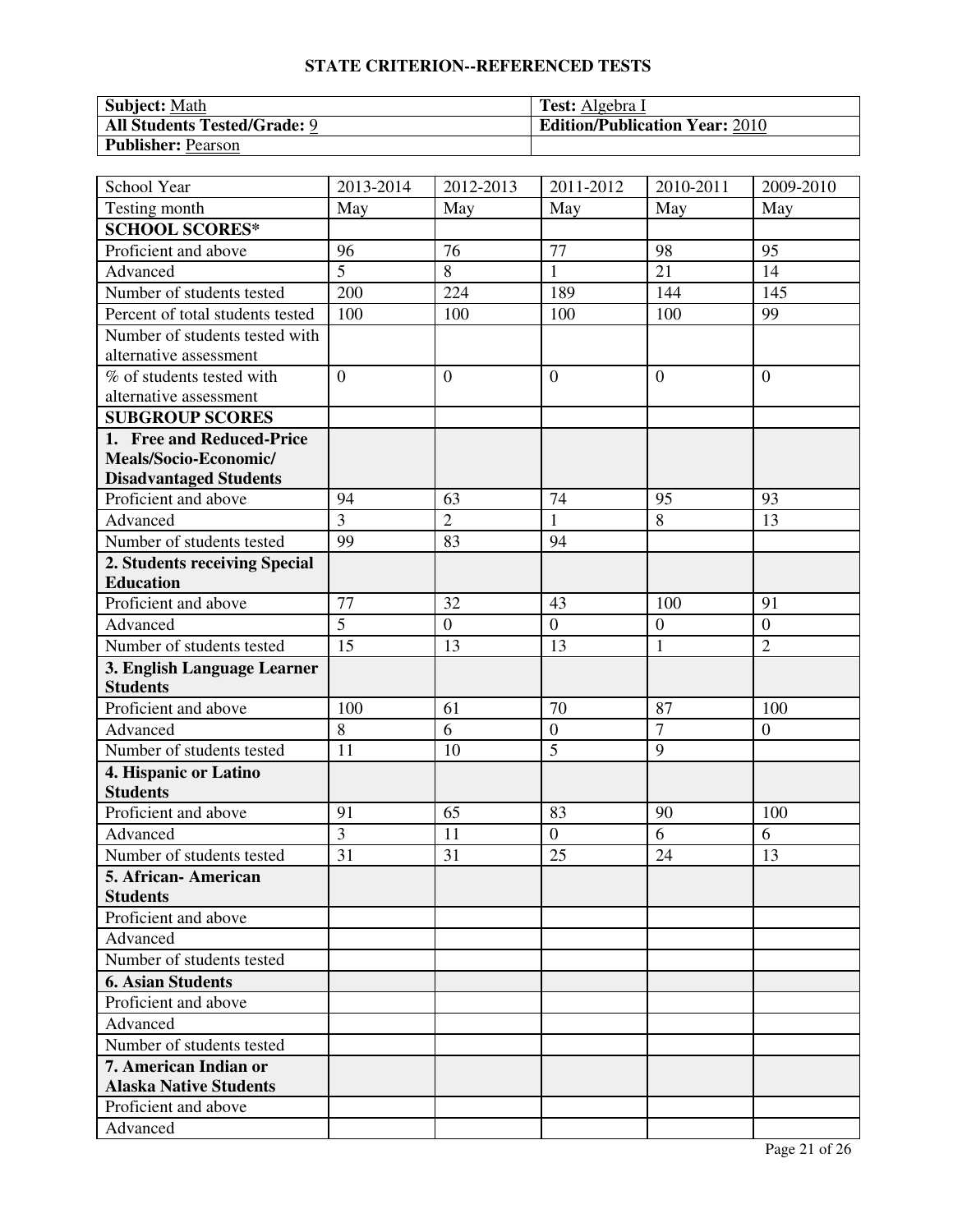| School Year                      | 2013-2014 | 2012-2013 | 2011-2012      | 2010-2011 | 2009-2010 |
|----------------------------------|-----------|-----------|----------------|-----------|-----------|
| Number of students tested        |           |           |                |           |           |
| 8. Native Hawaiian or other      |           |           |                |           |           |
| <b>Pacific Islander Students</b> |           |           |                |           |           |
| Proficient and above             |           |           |                |           |           |
| Advanced                         |           |           |                |           |           |
| Number of students tested        |           |           |                |           |           |
| 9. White Students                |           |           |                |           |           |
| Proficient and above             | 96        | 81        | 78             | 92        | 86        |
| Advanced                         | 5         | 8         | $\overline{2}$ | 28        | 18        |
| Number of students tested        | 148       | 177       | 149            | 110       | 130       |
| <b>10. Two or More Races</b>     |           |           |                |           |           |
| identified Students              |           |           |                |           |           |
| Proficient and above             |           |           |                |           |           |
| Advanced                         |           |           |                |           |           |
| Number of students tested        |           |           |                |           |           |
| 11. Other 1: Other 1             |           |           |                |           |           |
| Proficient and above             |           |           |                |           |           |
| Advanced                         |           |           |                |           |           |
| Number of students tested        |           |           |                |           |           |
| 12. Other 2: Other 2             |           |           |                |           |           |
| Proficient and above             |           |           |                |           |           |
| Advanced                         |           |           |                |           |           |
| Number of students tested        |           |           |                |           |           |
| 13. Other 3: Other 3             |           |           |                |           |           |
| Proficient and above             |           |           |                |           |           |
| Advanced                         |           |           |                |           |           |
| Number of students tested        |           |           |                |           |           |

**NOTES:** All data reported is from the VA state report card and the Pearson testing database. The data represents a combination of fall(January) and spring(May) testing results for each school year indicated.

Central High School alternative assessment numbers were either not administered or the numbers were too low to report on the VA state report card therefore no data was available for this category.

In the year 2009-2010, the number of students receiving ELL services was not available for reporting. In this year, the percentage and number of students tested in this subgroup category was too small to count towards accreditation.

In years 2009-2010 and 2010-2011, the number of students tested in the "disadvantaged" subgroup is not available.

In 2009-2010 the student descriptors for race and ethnicity were not yet separated and the option to be identified as a Multi-racial student was not available. Beginning in 2010-2011, the state of Virginia separated "race" and "ethnicity" and all students were tagged for both. First indicating if they were Hispanic or Latino as their "ethnicity" and then selecting a "race" (Asian, Indian, White, African-American, Hawaiian, multi-racial). For the first time, students could describe their culture and background in a much more defined way.

The Virginia Department of Education made a drastic change to the "Standards of Learning" (SOL) Mathematics assessments for the fall 2011 test administration. End-of-course Reading tests were revised and "technology enhanced" questions were added. Prior to this change, all SOL tests consisted solely of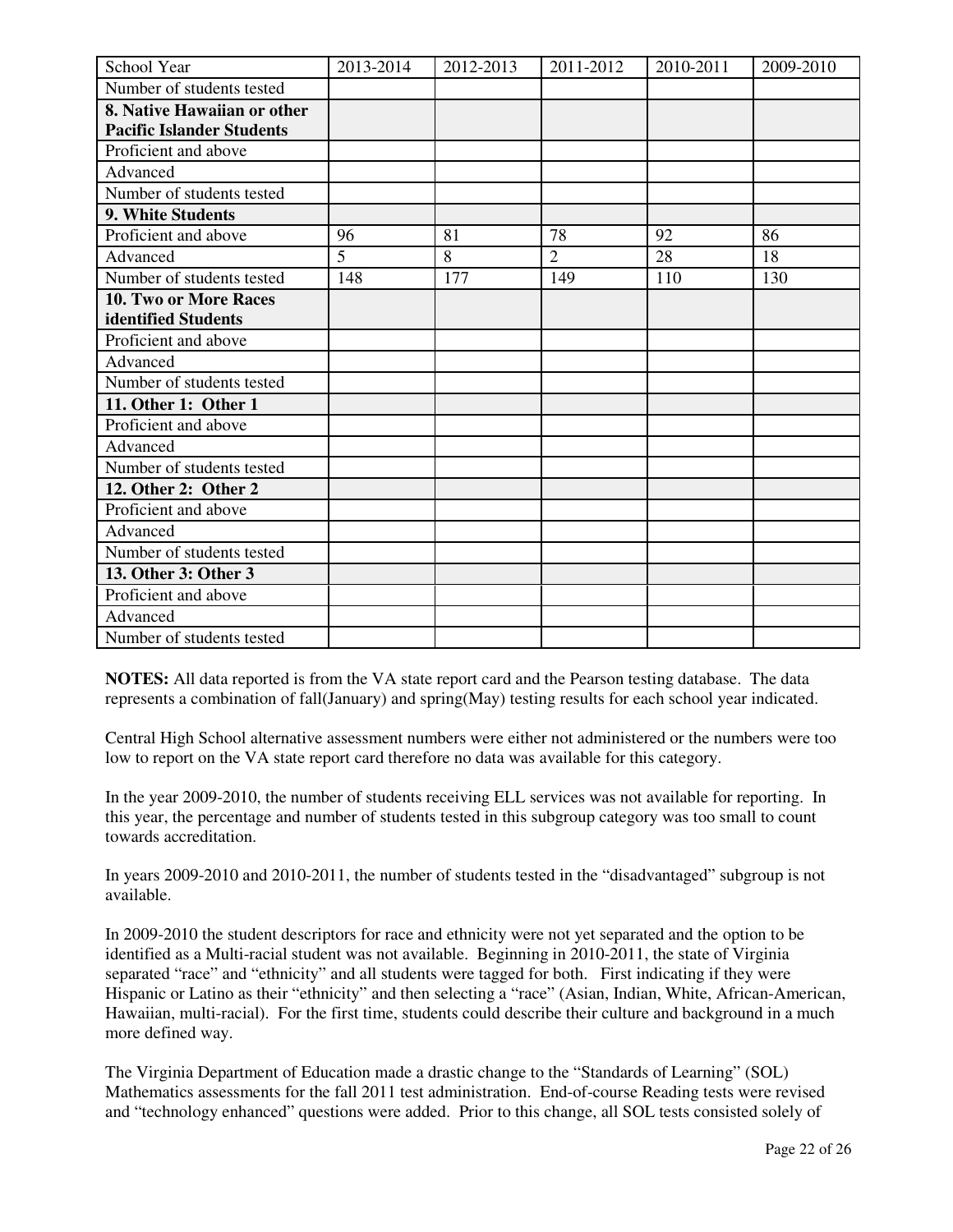multiple-choice questions. "Technology enhanced" questions are not presented in a multiple-choice format and are generally multi-step, critical thinking style questions requiring students to use a variety of skills and knowledge to achieve the correct answer.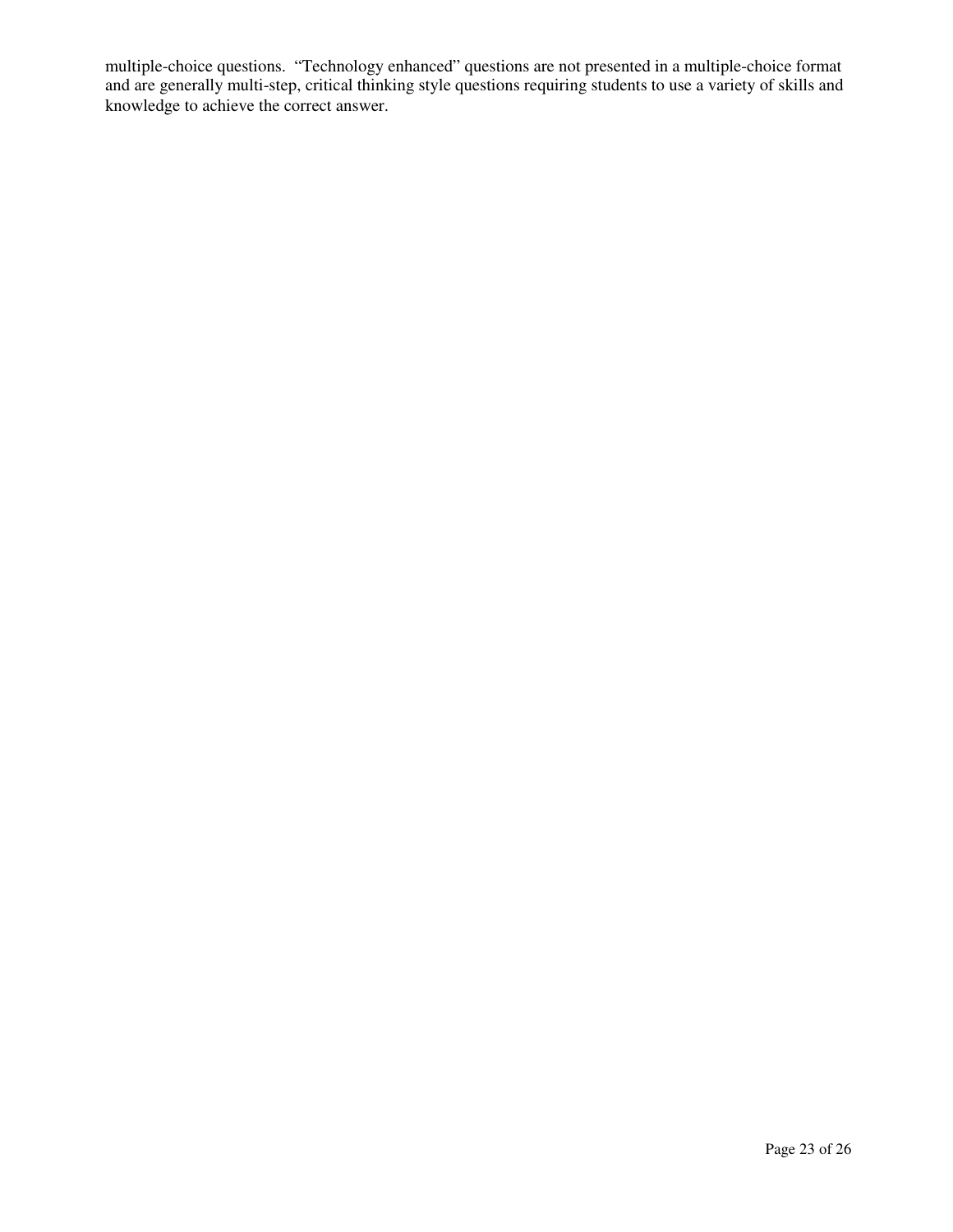# **STATE CRITERION--REFERENCED TESTS**

| <b>Subject:</b> Reading/ELA          | <b>Test:</b> End-of-course Reading    |
|--------------------------------------|---------------------------------------|
| <b>All Students Tested/Grade: 11</b> | <b>Edition/Publication Year: 2011</b> |
| <b>Publisher: Pearson</b>            |                                       |

| School Year                      | 2013-2014      | 2012-2013      | 2011-2012      | $\overline{20}10 - 2011$ | 2009-2010      |
|----------------------------------|----------------|----------------|----------------|--------------------------|----------------|
| Testing month                    | May            | May            | May            | May                      | May            |
| <b>SCHOOL SCORES*</b>            |                |                |                |                          |                |
| Proficient and above             | 92             | 92             | 95             | 91                       | 91             |
| Advanced                         | $\overline{7}$ | $\overline{7}$ | 46             | 43                       | 38             |
| Number of students tested        | 270            | 218            | 219            | 247                      | 215            |
| Percent of total students tested | 100            | 99             | 100            | 100                      | 100            |
| Number of students tested with   |                |                |                |                          |                |
| alternative assessment           |                |                |                |                          |                |
| % of students tested with        | $\overline{0}$ | $\overline{0}$ | $\overline{0}$ | $\overline{0}$           | $\overline{0}$ |
| alternative assessment           |                |                |                |                          |                |
| <b>SUBGROUP SCORES</b>           |                |                |                |                          |                |
| 1. Free and Reduced-Price        |                |                |                |                          |                |
| Meals/Socio-Economic/            |                |                |                |                          |                |
| <b>Disadvantaged Students</b>    |                |                |                |                          |                |
| Proficient and above             | 85             | 85             | 93             | 85                       | 82             |
| Advanced                         | $\overline{4}$ | 8              | 33             | 21                       | 25             |
| Number of students tested        | 107            | 64             | 83             |                          |                |
| 2. Students receiving Special    |                |                |                |                          |                |
| <b>Education</b>                 |                |                |                |                          |                |
| Proficient and above             | 48             | 60             | 88             | 67                       | 65             |
| Advanced                         | $\overline{4}$ | 5              | 18             | $\overline{7}$           | 9              |
| Number of students tested        | 40             | 19             | 23             | 24                       | 28             |
| 3. English Language Learner      |                |                |                |                          |                |
| <b>Students</b>                  |                |                |                |                          |                |
| Proficient and above             | 55             |                | 80             | 53                       |                |
| Advanced                         | $\overline{0}$ |                | 10             | 18                       |                |
| Number of students tested        | 14             | 9              | 11             | 30                       |                |
| 4. Hispanic or Latino            |                |                |                |                          |                |
| <b>Students</b>                  |                |                |                |                          |                |
| Proficient and above             | 83             | 86             | 86             | 70                       | 77             |
| Advanced                         | $\overline{0}$ | 9              | 14             | 21                       | 38             |
| Number of students tested        | 53             | 28             | 28             | 55                       | 21             |
| 5. African- American             |                |                |                |                          |                |
| <b>Students</b>                  |                |                |                |                          |                |
| Proficient and above             |                |                |                |                          |                |
| Advanced                         |                |                |                |                          |                |
| Number of students tested        |                |                |                |                          |                |
| <b>6. Asian Students</b>         |                |                |                |                          |                |
| Proficient and above             |                |                |                |                          |                |
| Advanced                         |                |                |                |                          |                |
| Number of students tested        |                |                |                |                          |                |
| 7. American Indian or            |                |                |                |                          |                |
| <b>Alaska Native Students</b>    |                |                |                |                          |                |
| Proficient and above             |                |                |                |                          |                |
| Advanced                         |                |                |                |                          |                |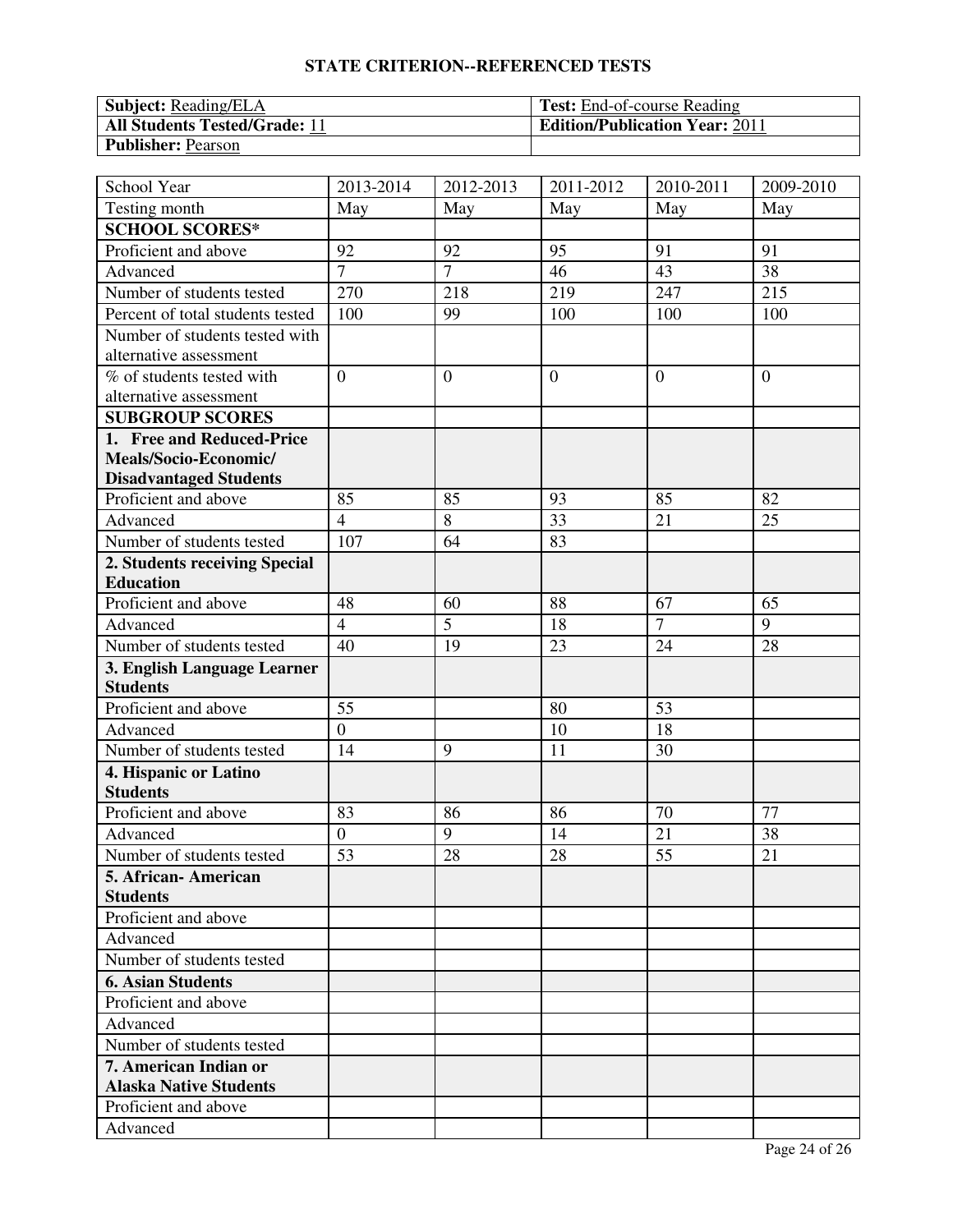| School Year                      | 2013-2014 | 2012-2013      | 2011-2012 | 2010-2011 | 2009-2010 |
|----------------------------------|-----------|----------------|-----------|-----------|-----------|
| Number of students tested        |           |                |           |           |           |
| 8. Native Hawaiian or other      |           |                |           |           |           |
| <b>Pacific Islander Students</b> |           |                |           |           |           |
| Proficient and above             |           |                |           |           |           |
| Advanced                         |           |                |           |           |           |
| Number of students tested        |           |                |           |           |           |
| 9. White Students                |           |                |           |           |           |
| Proficient and above             | 94        | 93             | 96        | 95        | 92        |
| Advanced                         | 8         | $\overline{7}$ | 51        | 47        | 38        |
| Number of students tested        | 198       | 179            | 180       | 182       | 189       |
| <b>10. Two or More Races</b>     |           |                |           |           |           |
| identified Students              |           |                |           |           |           |
| Proficient and above             |           |                |           |           |           |
| Advanced                         |           |                |           |           |           |
| Number of students tested        |           |                |           |           |           |
| 11. Other 1: Other 1             |           |                |           |           |           |
| Proficient and above             |           |                |           |           |           |
| Advanced                         |           |                |           |           |           |
| Number of students tested        |           |                |           |           |           |
| 12. Other 2: Other 2             |           |                |           |           |           |
| Proficient and above             |           |                |           |           |           |
| Advanced                         |           |                |           |           |           |
| Number of students tested        |           |                |           |           |           |
| 13. Other 3: Other 3             |           |                |           |           |           |
| Proficient and above             |           |                |           |           |           |
| Advanced                         |           |                |           |           |           |
| Number of students tested        |           |                |           |           |           |

**NOTES:** All data reported is from the VA state report card and the Pearson testing database. The data represents a combination of fall(January) and spring(May) testing results for each school year indicated.

Central High School alternative assessment numbers were either not administered or the numbers were too low to report on the VA state report card therefore no data was available for this category.

In the year 2009-2010, the number of students receiving ELL services was not available for reporting. In this year, the percentage and number of students tested in this subgroup category was too small to count towards accreditation.

In years 2009-2010 and 2010-2011, the number of students tested in the "disadvantaged" subgroup is not available.

In 2009-2010 the student descriptors for race and ethnicity were not yet separated and the option to be identified as a Multi-racial student was not available. Beginning in 2010-2011, the state of Virginia separated "race" and "ethnicity" and all students were tagged for both. First indicating if they were Hispanic or Latino as their "ethnicity" and then selecting a "race" (Asian, Indian, White, African-American, Hawaiian, multi-racial). For the first time, students could describe their culture and background in a much more defined way.

The Virginia Department of Education made a drastic change to the "Standards of Learning" (SOL) Reading assessments for the fall 2012 test administration. End-of-course Reading tests were revised and "technology enhanced" questions were added. Prior to this change, all SOL tests consisted solely of multiple-choice